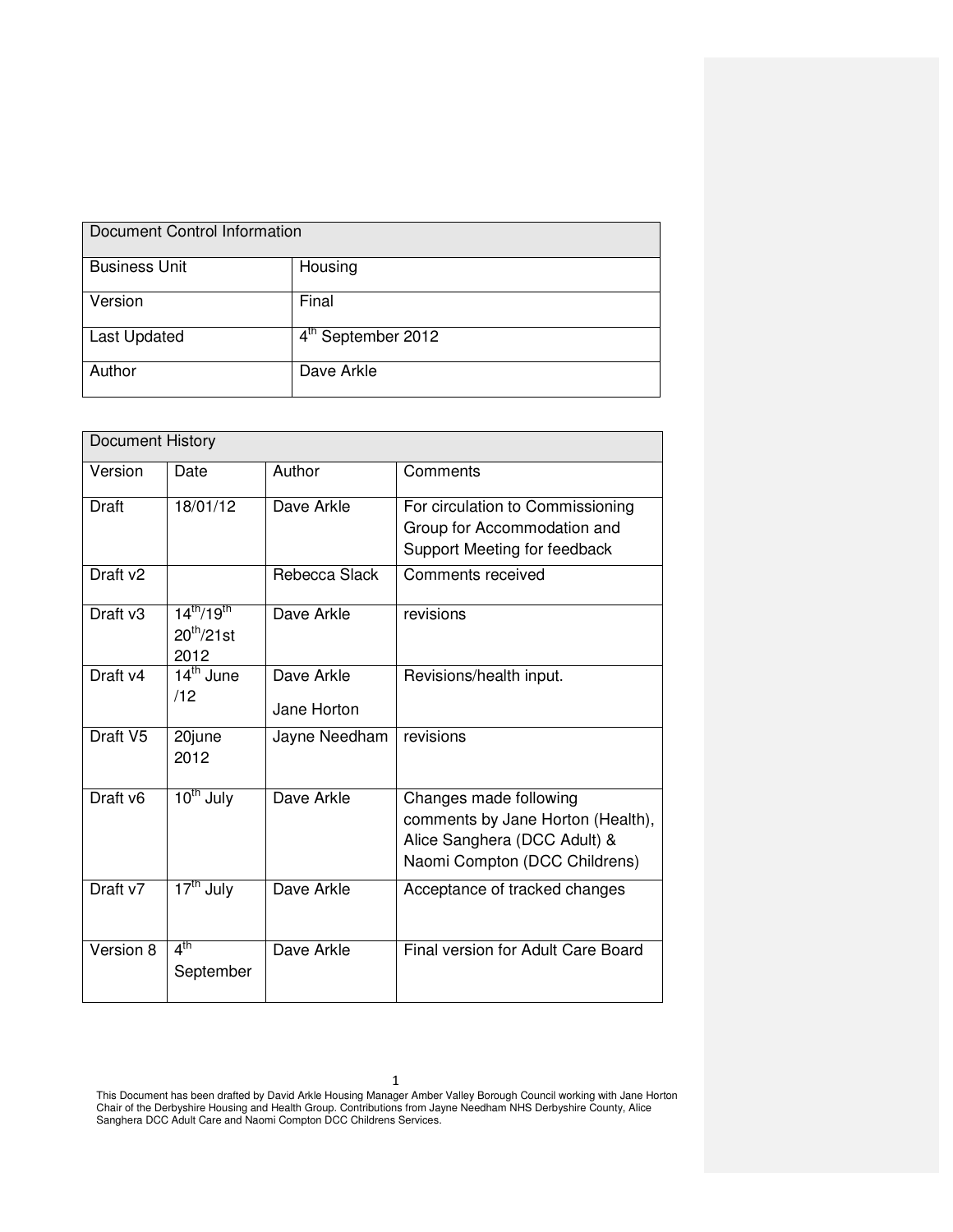# Achieving Healthier Homes in Derbyshire;

# How can housing reduce inequalities?

## **Contents**

- 1. Introduction
	- 1.1. What do we mean by housing
	- 1.2. Why is housing relevant to health
	- 1.3. The benefits of improving housing
	- 1.4. Drivers for change
		- 1.4.1. Policy documents
		- 1.4.2. Role of Clinical commissioning groups and other partner agencies.
		- 1.4.3. Role of Directors of Public Health (DPH's)
- 2. Current position
- 3. Future issues
	- 3.1. Provision of affordable housing the key challenges
	- 3.2. Fuel poverty; key challenges
	- 3.3. Homelessness; key challenges
	- 3.4. Provision of housing advice: key challenges
	- 3.5. Housing repairs advice: key challenges
	- 3.6. Disabled adaptations: Key challenges
	- 3.7. Enforcement of housing standards: key challenges
	- 3.8. Support for vulnerable groups key challenges
	- 3.9. Tackling empty properties: Key challenges
- 4. The future
	- 4.1. What improvements can we make
- 5. A framework for delivering change.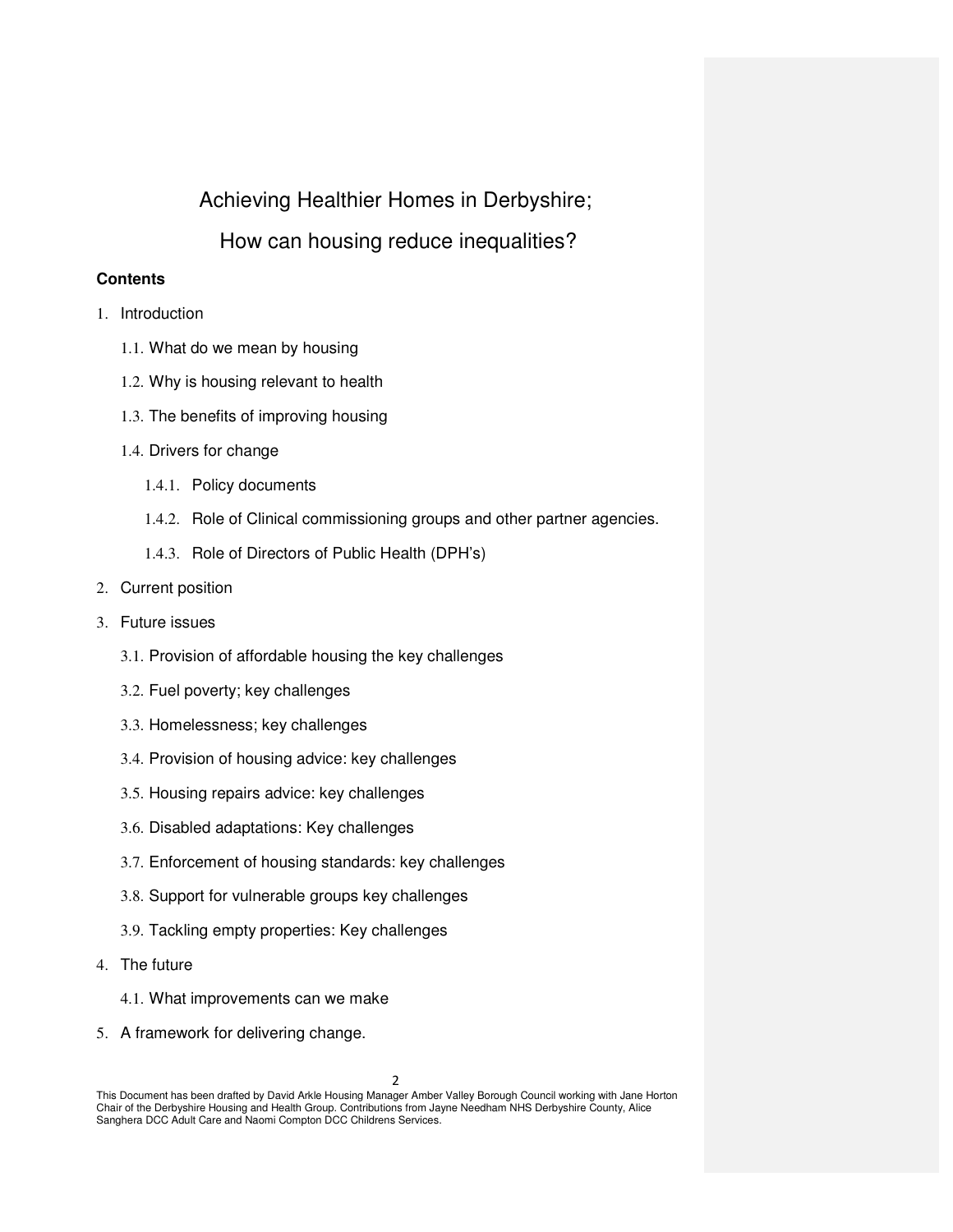### **1. Introduction**

In its well respected findings the Marmot Review provided evidence that proves the detrimental impact that housing can have upon the health of individuals and families. This could be due to the availability, suitability or condition of the property<sup>1</sup>.

Whilst the primary duty for housing planning, strategy and enforcement rests with Borough or District Councils, the ability to benefit in terms of reduced costs for care services will be realised by other agencies predominantly health and social care service providers.

In the recent publication of Caring for our Future reforming care and support the Government has explicitly recognised that care and health services need to work with housing. Conversely Planners will need to take into account local strategies to improve health and social wellbeing<sup>2</sup>.

The joint strategic needs assessment for Derbyshire shows an increasing trend in the numbers of people aged 65 years and over. These people are likely to place an increased burden on health and social care services not only because of the increased numbers but because they are also likely to be living longer with more long term health conditions.

Derbyshire has a positive history of partnership working between housing, health and social care organisations. This strength needs be built upon to ensure that all agencies are able to respond to the future housing and health needs of the population.

#### **1.1 What is meant by housing?**

Housing relates to a wide range of services including:

- identification of housing needs and demands
- future housing development
- access to appropriate forms of housing
- support for vulnerable residents to maintain their accommodation or access accommodation appropriate to need
- enforcement and other services that address the standards within the home

Housing is a key determinant of health. Evidence shows that poor housing conditions cause accidental injury, exacerbate existing health conditions, make treating health conditions difficult and have a huge social impact upon the ability of individuals to achieve their potential in education or employment. At the highest strategic level, the Marmot Review<sup>3</sup> of health inequalities equates housing conditions as one of the key social determinants of health inequality, alongside child development, education, employment, and standard of living.

#### **1.2 Why is housing relevant to health?**

Evidence shows that the greatest risks to health with regard to housing are as a result of cold, damp and mouldy conditions. The strongest links are between reported illness in children, and damp and mould. These illnesses include respiratory problems (including asthma) and conditions including aches and pains, 'nerves', diarrhoea, headaches and fever. Adults also face these problems but to a

3

This Document has been drafted by David Arkle Housing Manager Amber Valley Borough Council working with Jane Horton Chair of the Derbyshire Housing and Health Group. Contributions from Jayne Needham NHS Derbyshire County, Alice Sanghera DCC Adult Care and Naomi Compton DCC Childrens Services.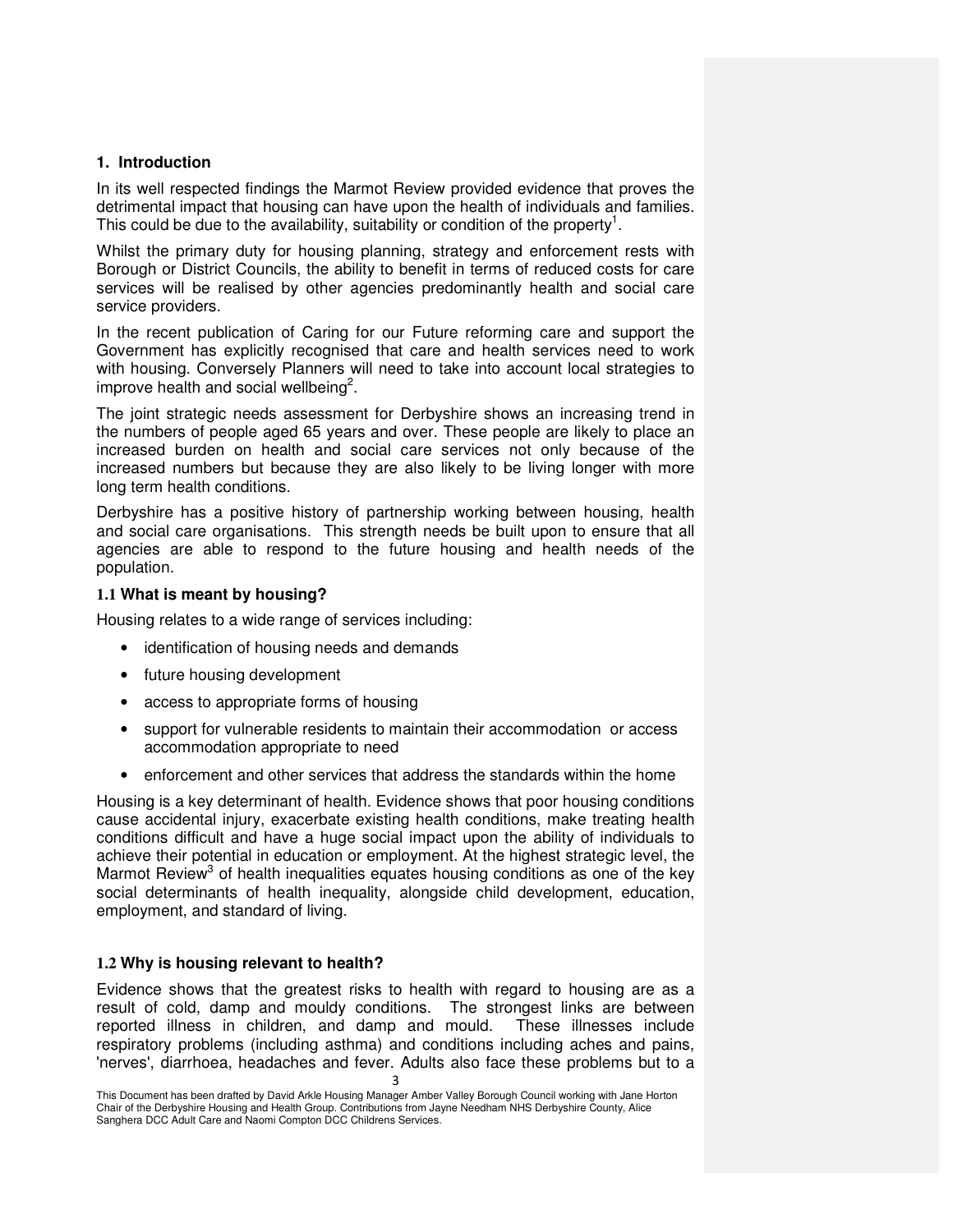lesser extent. Cold conditions are statistically associated with an excess of winter deaths and attributes of internal air quality (tobacco smoke and carbon monoxide) are known to be damaging to health. Overcrowding and living in high-rise flats are associated with depression, although other factors are strongly influential, and anxiety and depression increase with the number of housing problems. $4$ 

There are also issues with young people who 'sofa surf', informally staying on the sofas of friends for short or longer periods of time. This can move into being classed as private fostering which should by law be reported to the Local Authority, but in practice rarely is.

The evidence for the positive social impact of better housing is overwhelming. Improving the quality, size and quantity of housing, and improving the quality of neighbourhoods where lower income households live will have a positive effect in reducing criminality and ill-health and improving educational attainment.<sup>5</sup>

Collective budget constraints provide an opportunity to improve the health outcomes for our communities and reduce health inequalities through improved integration of services which may previously have been delivered in isolation.

This approach requires all health, housing and social care agencies including the emerging Clinical Commissioning Groups and GP's to better understand underlying housing conditions.

For example Care and Repair England identified that a critical factor with regard to older people's admission into and time spent in hospital along with decisions to move into care, is the condition of the individuals home. This fundamental issue however receives little attention in any current health pathway design. Further evidence also states that access to appropriate housing, equipment, assistive technology and Telecare could affect whether, and for how long, any benefits of a re-ablement service are sustained<sup>6</sup>.

#### Housing and the life course approach

Table 1 summarises the impact of the strategic housing disciplines on the life course approach advocated by Marmot  $7$ .

The table provides a summary of an indication of the impacts of elements of housing on the stages of life. Live and work well have been amalgamated.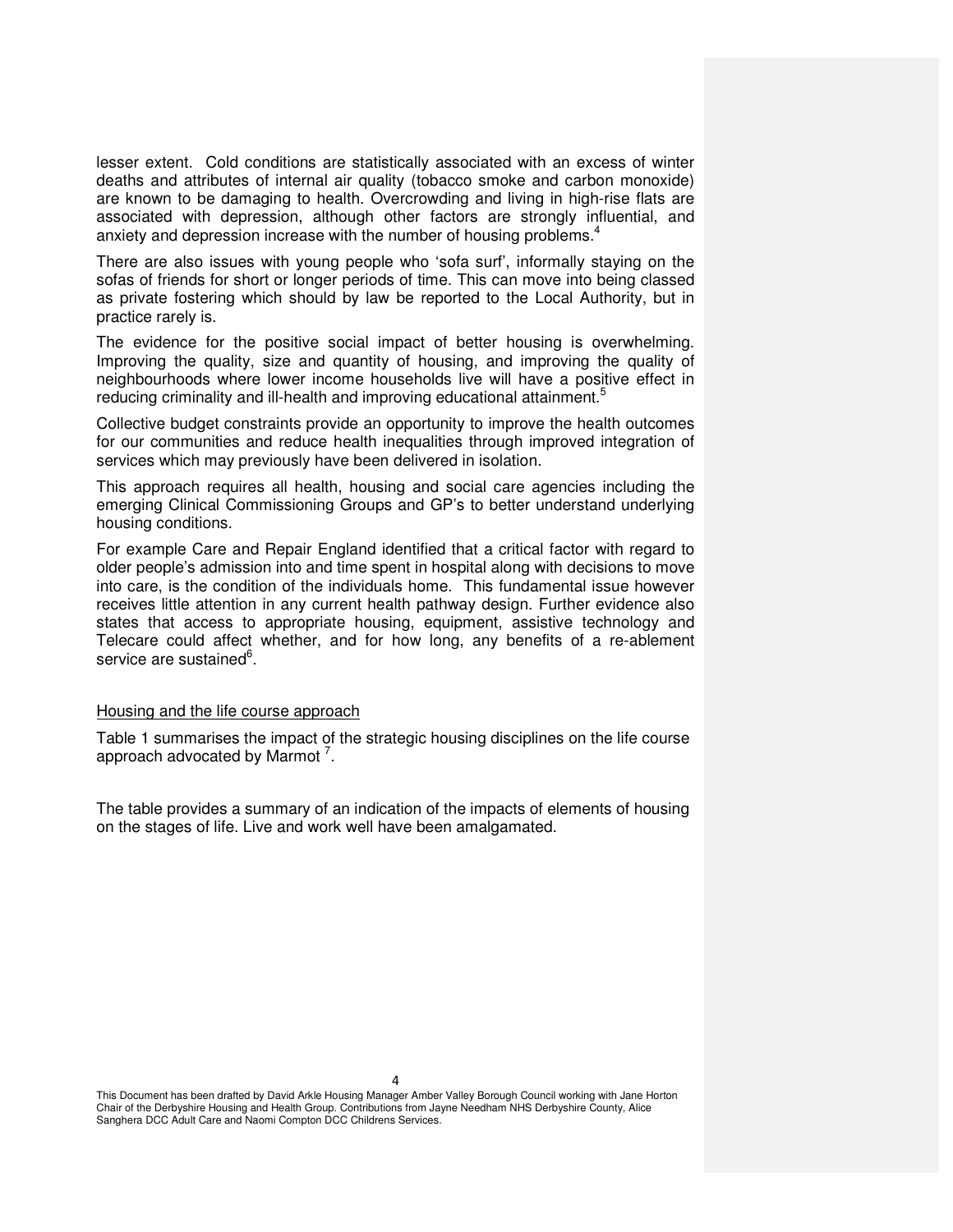| Table 1: Contribution of Housing to the Life Course approach |  |  |
|--------------------------------------------------------------|--|--|
|                                                              |  |  |

|                     | <b>Start Well</b>                                                                                                                                                                                                                                            | <b>Develop Well</b>                                                                                                                                                                                                                                                                                                                                                                                                                                    | <b>Live/Work Well</b>                                                                                                                                                                                                                                                                                                                                                                                                                                                                                                                                                                                                                                       | <b>Ageing Well</b>                                                                                                                                                                                                                                                                                                                                                                                                                                                                                                                                                        | <b>What Can Be Done?</b>                                                                                                                                                                                                                                                                                                                                                                                                                                                                                                                                                                                                                                                                           | <b>Formatted</b> |
|---------------------|--------------------------------------------------------------------------------------------------------------------------------------------------------------------------------------------------------------------------------------------------------------|--------------------------------------------------------------------------------------------------------------------------------------------------------------------------------------------------------------------------------------------------------------------------------------------------------------------------------------------------------------------------------------------------------------------------------------------------------|-------------------------------------------------------------------------------------------------------------------------------------------------------------------------------------------------------------------------------------------------------------------------------------------------------------------------------------------------------------------------------------------------------------------------------------------------------------------------------------------------------------------------------------------------------------------------------------------------------------------------------------------------------------|---------------------------------------------------------------------------------------------------------------------------------------------------------------------------------------------------------------------------------------------------------------------------------------------------------------------------------------------------------------------------------------------------------------------------------------------------------------------------------------------------------------------------------------------------------------------------|----------------------------------------------------------------------------------------------------------------------------------------------------------------------------------------------------------------------------------------------------------------------------------------------------------------------------------------------------------------------------------------------------------------------------------------------------------------------------------------------------------------------------------------------------------------------------------------------------------------------------------------------------------------------------------------------------|------------------|
| <b>Fuel Poverty</b> | A warm home is<br>critical to the<br>earliest stages of<br>life. Cold and<br>damp housing is<br>likely to cause<br>lifelong<br>respiratory<br>illnesses and will<br>exacerbate<br>existing illnesses<br>meaning more<br>trips to the GP<br>and/ or hospital. | Children's ability to do<br>homework and<br>concentrate is likely to<br>be inhibited by a cold<br>house. Existing<br>respiratory and<br>coronary health<br>conditions will be made<br>worse meaning more<br>trips to the GP and/ or<br>hospital.<br>The increasing cost of<br>childcare means that<br>young children are<br>likely to be at home for<br>significant periods of<br>the day, sometimes in<br>homes which are not<br>heated sufficiently. | For those on low incomes<br>the fear of rising energy<br>prices adds to the mental<br>health concerns of many<br>households in fuel poverty.<br>Returning to a cold home<br>is mentally challenging and<br>will exacerbate certain<br>conditions. The current<br>high levels of joblessness<br>among young people<br>means that many of them<br>are at home during the day<br>and may not be able to<br>afford heating.<br>A cold and damp house is<br>likely to contribute to<br>increases in sickness<br>rates. Less money is likely<br>to increase the numbers of<br>boilers that break down<br>Many households are<br>facing the heat or eat<br>dilemma | Living in a cold house<br>will exacerbate existing<br>health conditions and<br>social care needs, and<br>will increase the risk of<br>hospital admissions<br>from strokes and heart<br>attacks, as well as an<br>increase in care hours.<br>Falls are more likely to<br>be linked to<br>hypothermia,<br>increasing the time<br>needed in care.<br>Treatments of leg<br>ulcers etc. will take<br>longer<br>Older people often do<br>not understand how to<br>heat their homes<br>effectively and are<br>fearful of the bills and<br>consequently under<br>heat their home. | All Councils are offering<br>insulation schemes that are<br>heavily subsidised. Councils<br>employ Energy Officers or have<br>access to experts that can<br>provide home energy advice.<br>What is missing is an effective<br>referral system from health and<br>social care professionals to put<br>hard to reach customers in touch<br>with the advice they need.<br>Greater promotion of credit<br>unions and other saving<br>schemes<br>DCC Adult Care provide welfare<br>benefits advisors and fund<br>housing related support for older<br>people, who can advise about<br>bills, debts, and income<br>maximisation. The DCC Handy<br>Van Network can help with<br>energy efficiency advice. |                  |

5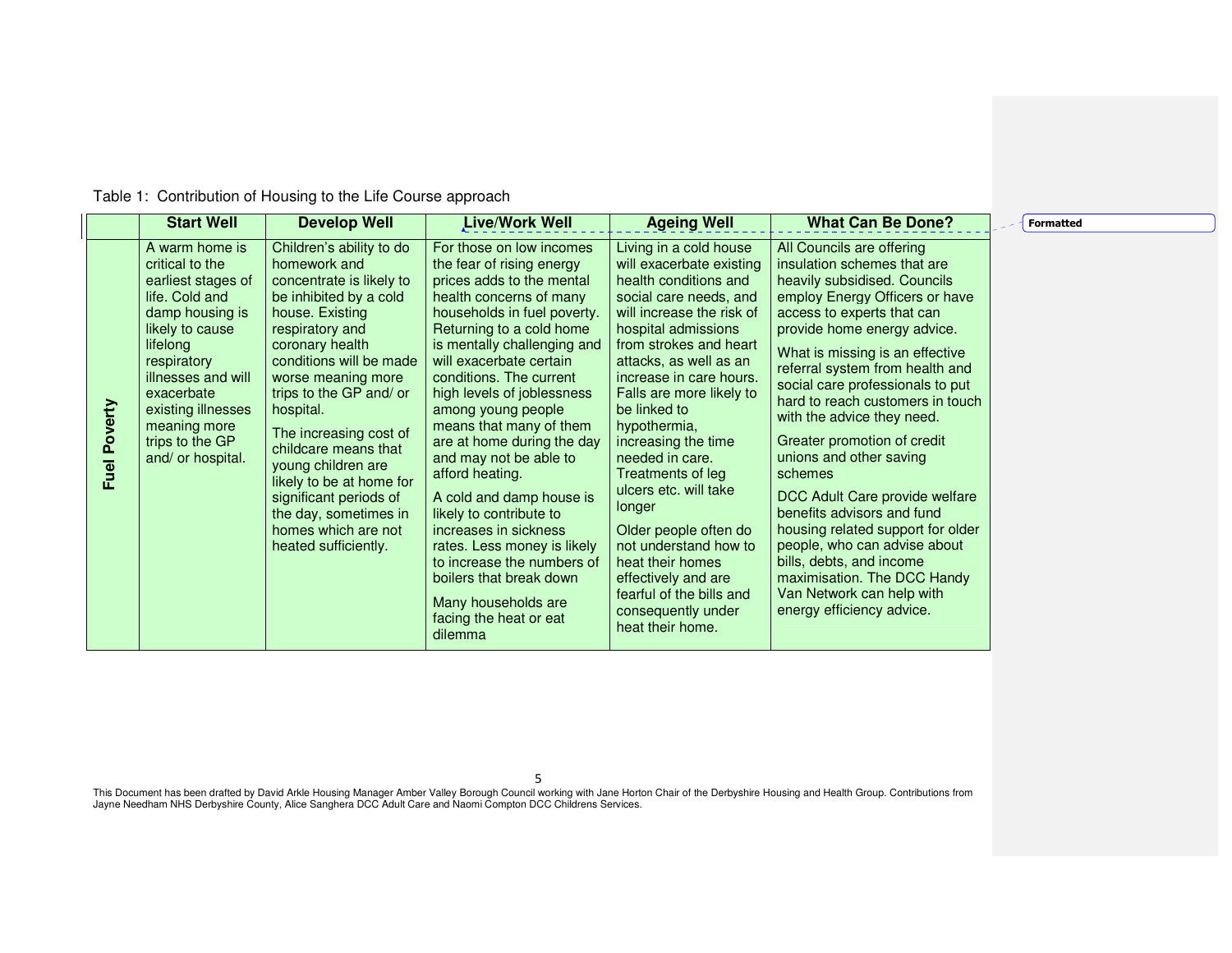|                       | <b>Start and Develop Well</b>                                                                                                                                                                                                                                                                                                                               | <b>Live/Work Well</b>                                                                                                                                                                                                                                                                                                                                | <b>Ageing Well</b>                                                                                                                                                                                                                                                                                                          | <b>What Can Be Done?</b>                                                                                                                                                                                                                                                                                                                                                                                             |
|-----------------------|-------------------------------------------------------------------------------------------------------------------------------------------------------------------------------------------------------------------------------------------------------------------------------------------------------------------------------------------------------------|------------------------------------------------------------------------------------------------------------------------------------------------------------------------------------------------------------------------------------------------------------------------------------------------------------------------------------------------------|-----------------------------------------------------------------------------------------------------------------------------------------------------------------------------------------------------------------------------------------------------------------------------------------------------------------------------|----------------------------------------------------------------------------------------------------------------------------------------------------------------------------------------------------------------------------------------------------------------------------------------------------------------------------------------------------------------------------------------------------------------------|
| Homelessness          | Access to suitable safe and warm<br>accommodation is critical in that<br>instability will lead to a chaotic life<br>and lack of routine and structure.<br>This will undermine the basic<br>needs in a child's development.<br>Main causes of homelessness are<br>eviction from a private tenancy,<br>domestic violence and eviction<br>from the family home | Access to a stable home is a key<br>building block to seeking and<br>maintaining employment. Those<br>facing homelessness lack some<br>of the basic skills such as<br>managing finances that will lead<br>to other problems and such a<br>chaotic lifestyle. Lack of<br>employment can result in loss of<br>home with increased<br>stress/depression | Whilst homelessness<br>itself is not a significant<br>issue for older people<br>what is the fact that so<br>many older people live<br>in homes that they<br>cannot afford to heat<br>and maintain. This<br>sometimes does result<br>in loss of the home due<br>to risks to their health<br>and a likely transfer to<br>care | Greater emphasis on<br>the causes of<br>homelessness and<br>putting sustainable<br>measures in place to<br>prevent the crisis that<br>forces an individual or<br>family unit to leave their<br>home. More effective<br>interventions at the<br>earliest stages.<br><b>DCC Adult Care fund</b><br><b>Housing Options</b><br>specialist services for<br>both Older People and<br>people with a Learning<br>Disability. |
| <b>Housing Advice</b> | Many of the cases of damp and<br>mould that blight the early years<br>for children are avoidable through<br>the provision of good advice about<br>how to manage moisture in the<br>home. This can include very<br>simple messages like opening key<br>windows and reducing the amount<br>of washing being dried inside.                                     | For those of working age access<br>to a range of information<br>regardless of tenure. An Adult<br><b>Care funded Housing Choices</b><br>service for people with a<br>Learning Disability can support<br>people to secure properties<br>including supported living shared<br>accommodation.                                                           | Access to housing<br>choices is critical.<br>Currently a jointly<br>financed Housing<br>Advice service for older<br>people operates across<br>the county. The key is to<br>encourage older people<br>to think about what they<br>need from their home<br>before a crisis such as<br>hospital admission                      | <b>Timely supportive</b><br>housing advice should<br>be an important aspect<br>of social care and health<br>prevention strategies.<br>This requires effective<br>joining up of local<br>services and improved<br>pathways.                                                                                                                                                                                           |

**Formatted**

6

This Document has been drafted by David Arkle Housing Manager Amber Valley Borough Council working with Jane Horton Chair of the Derbyshire Housing and Health Group. Contributions from<br>Jayne Needham NHS Derbyshire County,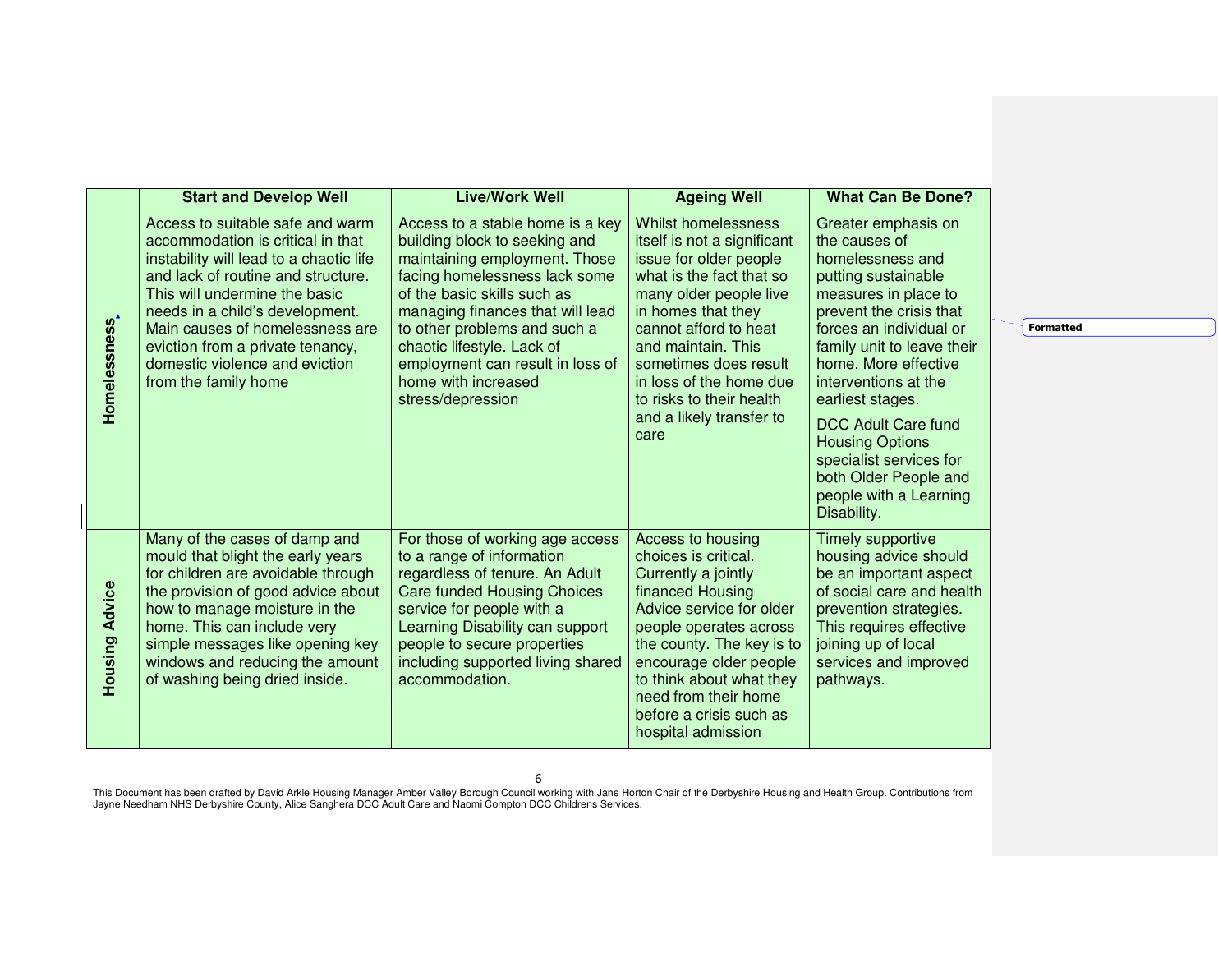|                                     | <b>Start and Develop Well</b>                                                                                                                                                                                               | <b>Live/Work Well</b>                                                                                                                                                                                                                                                                                                                                                                                                                                                                                                                                                                                                                                                                                                                                                                                                                                                          | <b>Ageing Well</b>                                                                                                                                                                                                                                                                                | <b>What Can Be Done?</b>                                                                                                                                                                                                                                                                                                                                      |
|-------------------------------------|-----------------------------------------------------------------------------------------------------------------------------------------------------------------------------------------------------------------------------|--------------------------------------------------------------------------------------------------------------------------------------------------------------------------------------------------------------------------------------------------------------------------------------------------------------------------------------------------------------------------------------------------------------------------------------------------------------------------------------------------------------------------------------------------------------------------------------------------------------------------------------------------------------------------------------------------------------------------------------------------------------------------------------------------------------------------------------------------------------------------------|---------------------------------------------------------------------------------------------------------------------------------------------------------------------------------------------------------------------------------------------------------------------------------------------------|---------------------------------------------------------------------------------------------------------------------------------------------------------------------------------------------------------------------------------------------------------------------------------------------------------------------------------------------------------------|
| <b>Access to Affordable Housing</b> | Access to safe, warm affordable<br>housing underpins basic human<br>needs. A more contented parent in<br>a safe home is more likely to be<br>able to focus on the development<br>of their baby and child as they<br>develop | For those of working age and on<br>low income if too much is paid<br>on rent this leaves less to spend<br>on feeding themselves and their<br>family and for heating their<br>home. The increase in part-time<br>employment and the decrease in<br>full-time employment leads to<br>difficulties for families and young<br>people in affording housing. In<br>addition young people are<br>finding it increasingly difficult to<br>raise the deposits that are now<br>needed to purchase their first<br>home. This results in young<br>people either having to continue<br>to live with their parents, which<br>may cause stress and<br>depression, and if partners also<br>move in, overcrowding.<br>Alternatively they are forced into<br>rented accommodation which<br>drains their finances and delays<br>even further the possibility of<br>purchasing their own property. | For older people access<br>to worry free social<br>housing can provide a<br>positive alternative what<br>might be perceived to<br>be on offer. There are a<br>range of schemes for<br>different needs that offer<br>more comfortable life in<br>later years rather than<br>the fear of isolation. | By working collectively<br>both the numbers and<br>choice of housing<br>supply can be<br>increased. Realistic<br>choices will be needed<br>for the future reflecting<br>societal and individual<br>needs.<br>Better use of various<br>sources of evidence to<br>inform strategic planning<br>to secure various forms<br>of housing supply for<br>future needs |

7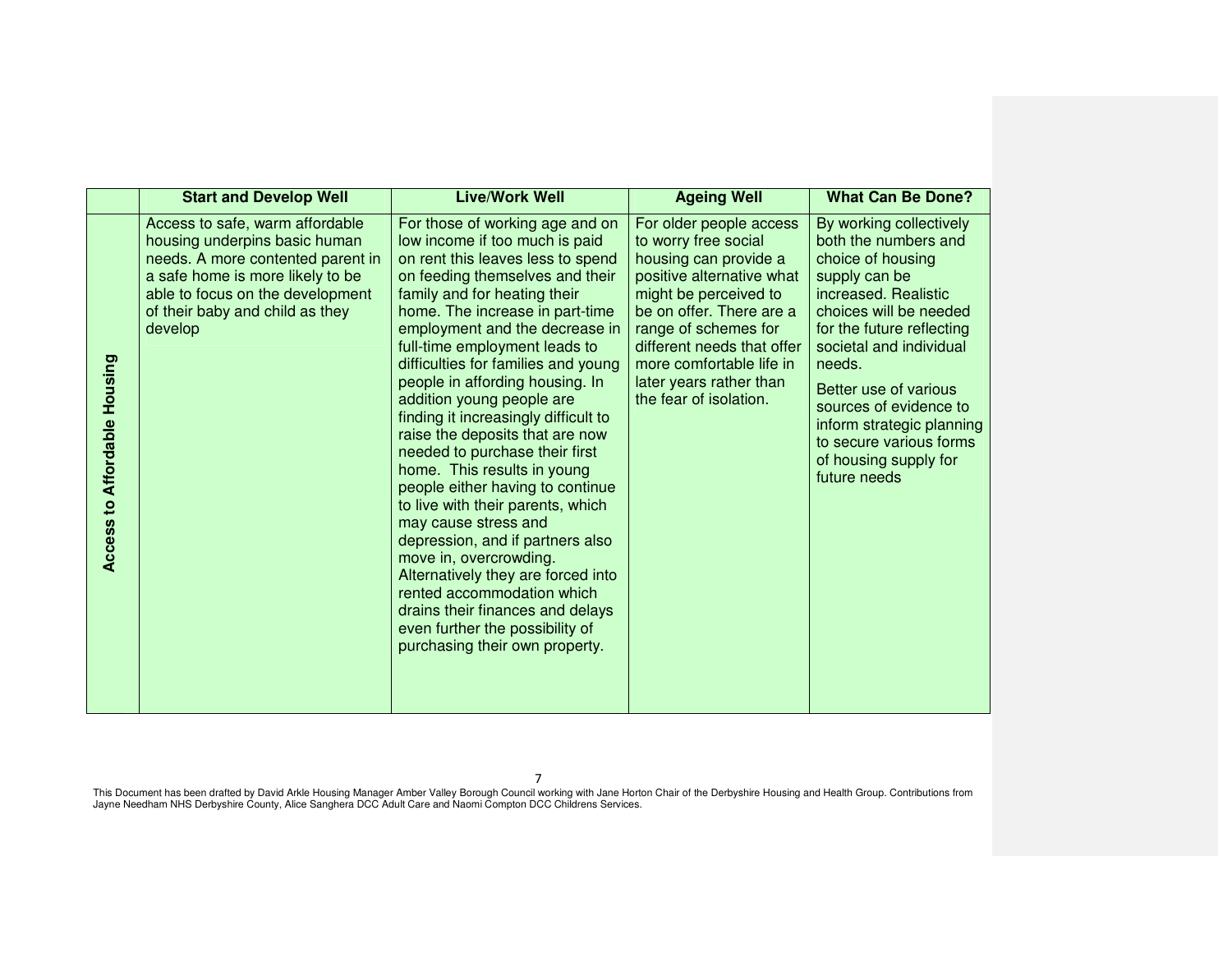|                                              | <b>Start Well</b>                                                                                                                                        | <b>Develop Well</b>                                                                                                                                                                                                                                                                                                                                                                                                                                                                                                                         | <b>Live/Work Well</b>                                                                                                                                                                                                                                                                                                                                                                                                                                                                                                                                                                                                   | <b>Ageing Well</b>                                                                                                                                                                                                                                                                                                                      | <b>What Can Be</b>                                                                                                                                                                                                                                                                                                                                                                                                                                                                               | <b>Formatted</b> |
|----------------------------------------------|----------------------------------------------------------------------------------------------------------------------------------------------------------|---------------------------------------------------------------------------------------------------------------------------------------------------------------------------------------------------------------------------------------------------------------------------------------------------------------------------------------------------------------------------------------------------------------------------------------------------------------------------------------------------------------------------------------------|-------------------------------------------------------------------------------------------------------------------------------------------------------------------------------------------------------------------------------------------------------------------------------------------------------------------------------------------------------------------------------------------------------------------------------------------------------------------------------------------------------------------------------------------------------------------------------------------------------------------------|-----------------------------------------------------------------------------------------------------------------------------------------------------------------------------------------------------------------------------------------------------------------------------------------------------------------------------------------|--------------------------------------------------------------------------------------------------------------------------------------------------------------------------------------------------------------------------------------------------------------------------------------------------------------------------------------------------------------------------------------------------------------------------------------------------------------------------------------------------|------------------|
| adaptations<br>$\mathbf{S}$<br><b>Access</b> | Unlikely to be an issue<br>for the child but a<br>disabled parent with a<br>child may need<br>adaptation to help<br>access facilities within<br>the home | Adaptations are<br>increasingly required<br>for many children with<br>complex needs once<br>their weight puts their<br>parents/carers at risk.<br><b>Adaptations are</b><br>complex and are often<br>very expensive.<br>In many cases<br>adaptations to houses<br>use up significant<br>space, sometimes<br>leading to cramped<br>conditions for children<br>who need to play.<br>Adaptations can make<br>a very positive<br>contribution to making<br>the life easier for<br>children caring for<br>disabled parents or<br>family members. | Although numerically less<br>common, many<br>adaptations are installed<br>for those of working age.<br>Providing an adapted<br>home is a key part of<br>securing independence<br>for young adults. For<br>those with degenerative<br>lifelong illnesses there<br>may be a need for<br>multiple adaptations<br>There are approximately<br>150 children and young<br>people in Derbyshire, who<br>are known to be caring for<br>their parent. Appropriate<br>adaptations to a property<br>can make a significant<br>difference to enabling the<br>parent to be more<br>independent and thereby<br>relieve the pressure on | The main<br>adaptations (DFGs)<br>include stair lifts,<br>ramps, level access<br>showers and hoists<br>to enable older<br>people to access<br>basic bathing<br>amenities and to be<br>able to move<br>around their home<br>safely.<br><b>Adaptations are</b><br>best used as a<br>preventative<br>measure rather<br>than post accident. | Done?<br><b>Councils fund</b><br><b>DFGs following</b><br>recommendations.<br>Councils are taking<br>a more strategic<br>approach and are<br>encouraging people<br>to exercise housing<br>choice rather than<br>adapting properties.<br>There seems little<br>logic adapting a<br>house that is too<br>small or the owner<br>does not have the<br>means to heat or<br>repair<br>The Handy Van<br>Service can provide<br>some minor<br>adaptations and<br>small repairs,<br>contributing to falls | <b>Formatted</b> |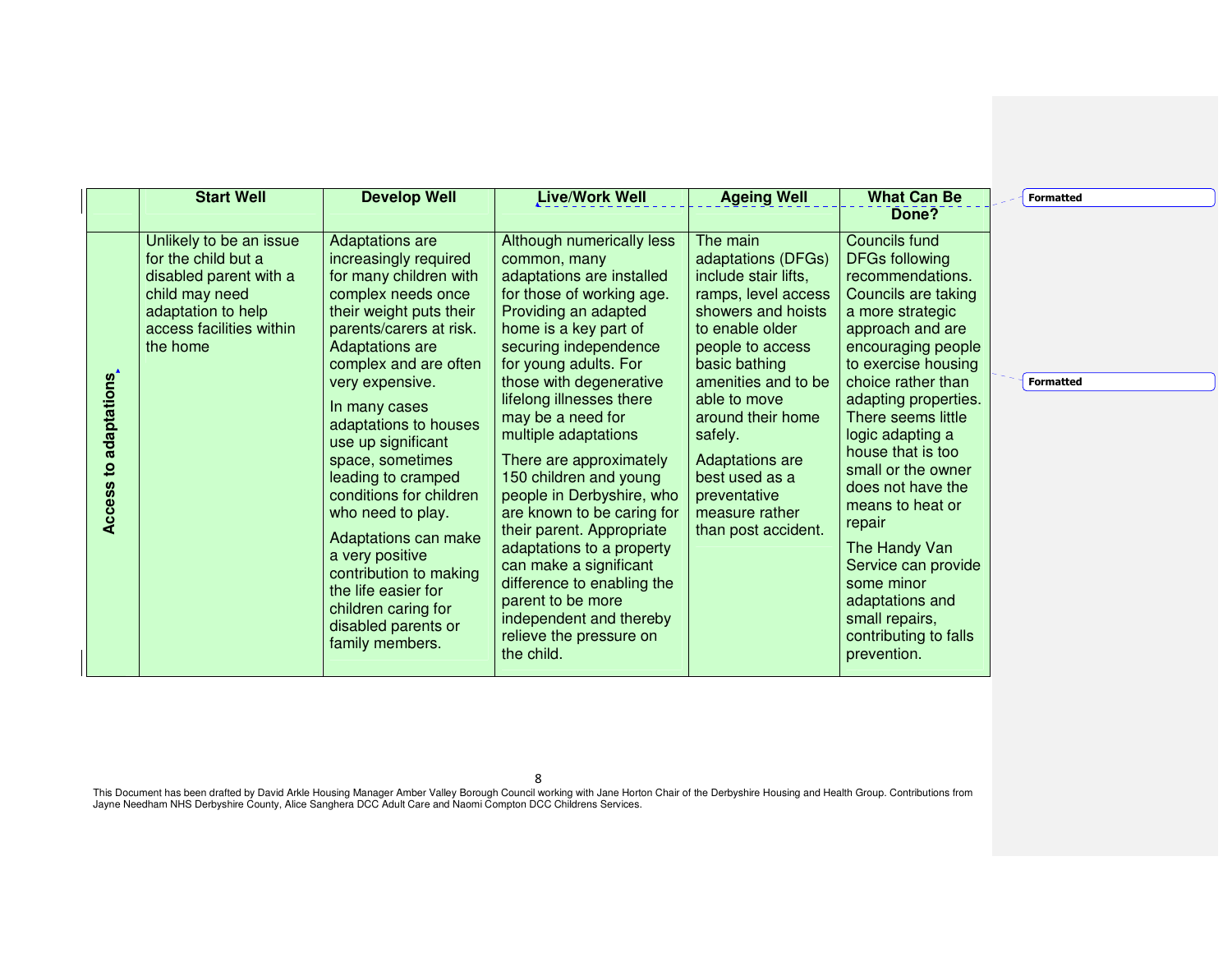|                                           | <b>Start Well</b>                                                                                                                                                                                                                                         | <b>Develop Well</b>                                                                                                                                                                                                                                                         | <b>Live/Work Well</b>                                                                                                                                                                                                                                                                                                                                                                                                                                                | <b>Ageing Well</b>                                                                                                                                                                                                                                                                                                                                                                                                                                                          | <b>What Can Be Done?</b>                                                                                                                                                                                                                                                                                                                                                                                                                                                                                                                                                    |
|-------------------------------------------|-----------------------------------------------------------------------------------------------------------------------------------------------------------------------------------------------------------------------------------------------------------|-----------------------------------------------------------------------------------------------------------------------------------------------------------------------------------------------------------------------------------------------------------------------------|----------------------------------------------------------------------------------------------------------------------------------------------------------------------------------------------------------------------------------------------------------------------------------------------------------------------------------------------------------------------------------------------------------------------------------------------------------------------|-----------------------------------------------------------------------------------------------------------------------------------------------------------------------------------------------------------------------------------------------------------------------------------------------------------------------------------------------------------------------------------------------------------------------------------------------------------------------------|-----------------------------------------------------------------------------------------------------------------------------------------------------------------------------------------------------------------------------------------------------------------------------------------------------------------------------------------------------------------------------------------------------------------------------------------------------------------------------------------------------------------------------------------------------------------------------|
| housing<br>occupied<br>Condition of owner | Babies' health and<br>development will be<br>affected if they live<br>in accommodation<br>that is in poor repair<br>or cold and damp.<br>Pregnant mum's<br>are less likely to<br>give up smoking if<br>they are unhappy<br>with their home<br>environment | Children's health,<br>safety and<br>development will be<br>affected if they live in<br>accommodation that is<br>in poor repair or cold<br>and damp.<br>Families live in cold<br>homes are more likely<br>to eat 'comfort' food in<br>winter which may not<br>be as healthy. | Grants are no longer<br>available for owner-<br>occupiers to repair their<br>homes and as such will<br>need to take on loans or<br>secure funding from<br>alternative sources.<br>Loans may take a long<br>time to become<br>accepted meaning that<br>risks of accidents and ill<br>health are greater as<br>hazards are not<br>addressed. Financing<br>home repairs will be a<br>source of stress<br>particularly if extensive<br>mortgages have been<br>taken out. | Many older people can<br>be described as asset<br>rich cash poor in that<br>there is considerable<br>equity tied in their<br>property. Many older<br>people endure a home<br>that is not effectively<br>maintained and puts<br>their health at risk.<br>Risk of fall and impact<br>of a cold home is<br>greater.<br>Often it is the bigger<br>structural tasks that<br>are put off causing a<br>spiral of decline which<br>then puts the health of<br>the occupant at risk. | Strategically<br>information and advice<br>needs to be more<br>widely available so that<br>culturally home owners<br>are encouraged to<br>have money for repairs<br>or to understand how<br>to finance repairs. For<br>later years older people<br>need to be encouraged<br>to think about their<br>options of moving to<br>more suitable<br>accommodation before<br>a crisis. This requires a<br>far greater level of<br>support.<br>For owner-occupiers in<br>poor quality housing<br>the DCC Adult Care<br>commissioned Home<br><b>Improvement Agencies</b><br>can help. |

9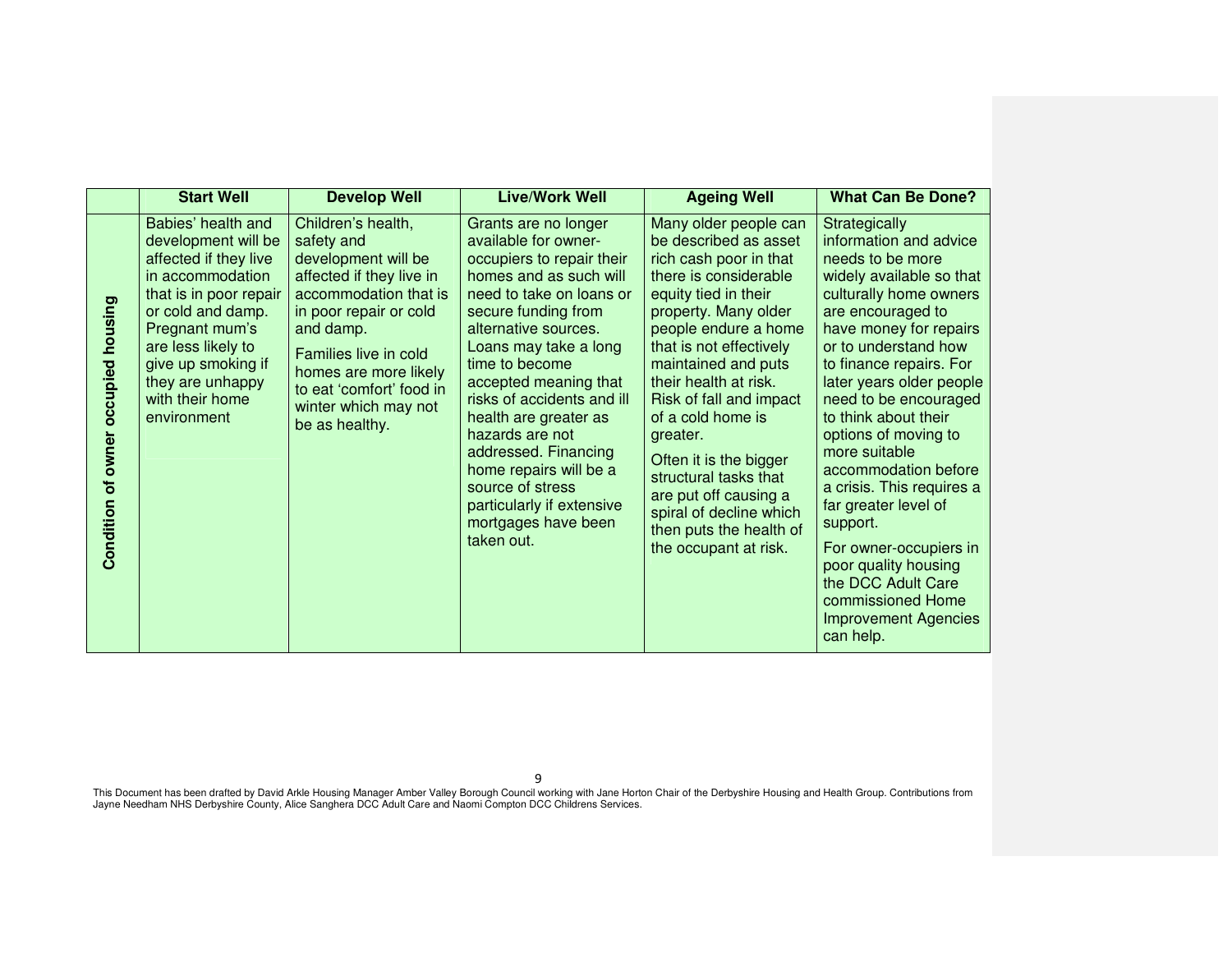|                                                                             | <b>Start and Develop Well</b>                                                                                                                                                                                                                                                                                                                                                                                                                                                                                                                   | <b>Live/Work Well</b>                                                                                                                                                                                                                                                                                                                                                                                                                                                         | <b>Ageing Well</b>                                                                                                                                                                                                                                                                                                                                                                                                 | <b>What Can Be Done?</b>                                                                                                                                                                                                                                                                                                                                                                                                                         |
|-----------------------------------------------------------------------------|-------------------------------------------------------------------------------------------------------------------------------------------------------------------------------------------------------------------------------------------------------------------------------------------------------------------------------------------------------------------------------------------------------------------------------------------------------------------------------------------------------------------------------------------------|-------------------------------------------------------------------------------------------------------------------------------------------------------------------------------------------------------------------------------------------------------------------------------------------------------------------------------------------------------------------------------------------------------------------------------------------------------------------------------|--------------------------------------------------------------------------------------------------------------------------------------------------------------------------------------------------------------------------------------------------------------------------------------------------------------------------------------------------------------------------------------------------------------------|--------------------------------------------------------------------------------------------------------------------------------------------------------------------------------------------------------------------------------------------------------------------------------------------------------------------------------------------------------------------------------------------------------------------------------------------------|
| <b>Sector</b><br>Rented<br>Private<br>in the<br><b>Standards</b><br>Housing | Those children living in the poorest<br>standards of housing because of their<br>parent's poverty are put at risk from<br>both acute and chronic conditions.<br>Cheapest rented homes are usually<br>older properties, less energy efficient<br>and in poorest repair. Conditions like<br>asthma are far more likely.<br>If the home environment is poor a<br>child's physical and cognitive<br>development are likely to be affected.<br>Accidents in the home are more likely<br>with the result of more GP visits and<br>hospital admissions | Living in a poor property<br>with a difficult landlord<br>can be very stressful<br>and can add to the<br>health conditions. A<br>rented property in poor<br>repair is likely to lead to<br>more falls downstairs<br>and trips. Poor kitchen<br>design and layout will<br>result in scalds and<br>burns. In the worst case<br>preventable fires will<br>lead to death. Tenants<br>feel vulnerable and are<br>often reluctant to<br>complain about their<br>housing conditions. | Many older people stay<br>in the same rented<br>property for years tied<br>into lifetime tenancies.<br>This can involve the<br>tenant being responsible<br>for repairs or with very<br>low rents the landlord is<br>reluctant to repair the<br>property. Many older<br>people put up with poor<br>quality accommodation<br>because it is what they<br>have got used to even<br>though their health is<br>suffering | More effective referral<br>routes so that<br>enforcement officers<br>can address poor<br>standards. Many<br>landlords will try get<br>away with not investing<br>in their stock if they can.<br>Those at risk can be<br>offered and supported to<br>access safer<br>alternatives.<br>Incorporation of<br>monitoring of minimum<br>standards for<br>placements. Greater<br>interaction with<br>Derbyshire Fire and<br>Rescue and other<br>bodies. |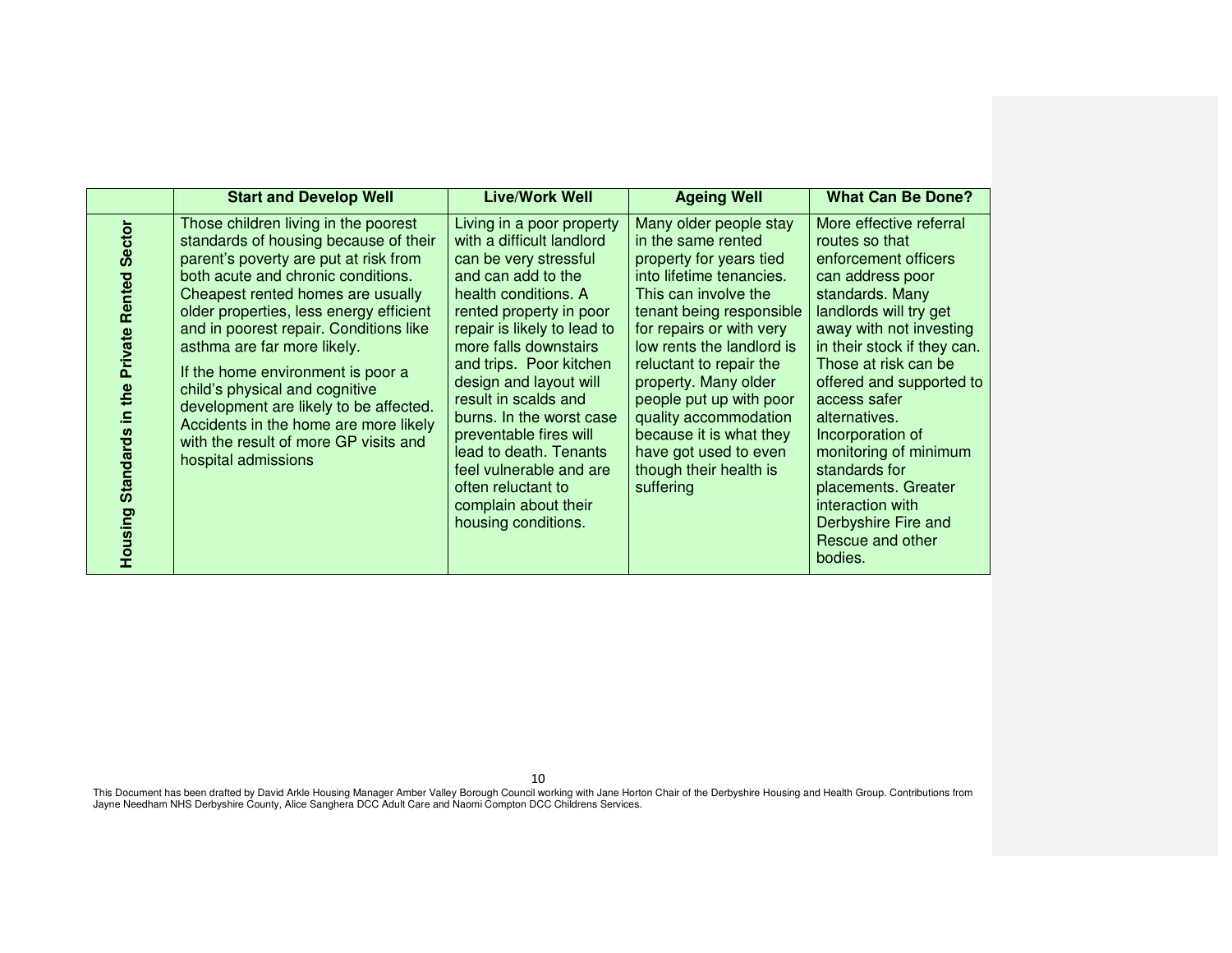|                     | <b>Start and Develop Well</b>                                                                       | <b>Live/Work Well</b>                                                                                                                                                                                                                                                       | <b>Ageing Well</b>                                                                                                                                                                             | <b>What Can Be Done?</b>                                                                                                                                                                                      |
|---------------------|-----------------------------------------------------------------------------------------------------|-----------------------------------------------------------------------------------------------------------------------------------------------------------------------------------------------------------------------------------------------------------------------------|------------------------------------------------------------------------------------------------------------------------------------------------------------------------------------------------|---------------------------------------------------------------------------------------------------------------------------------------------------------------------------------------------------------------|
| Properties<br>Empty | Addressing empty properties is about<br>bringing empty properties back into<br>use as family homes. | Families often are faced<br>with negotiating probate<br>processes through<br>inheritance that are very<br>long winded and can be<br>stressful. Living next to<br>empty properties can be<br>stressful and pose a risk<br>to children if they are<br>not adequately secured. | Older people often<br>remain in their home<br>when it is unfit and this<br>then takes a long time to<br>bring back into use once<br>they die or they move to<br>residential or nursing<br>care | Providing a strategic<br>approach to tackling<br>empty homes and<br>providing advice to<br>home owners to ensure<br>transfer. Encouraging<br>homeowners to invest<br>so they need less work<br>between owners |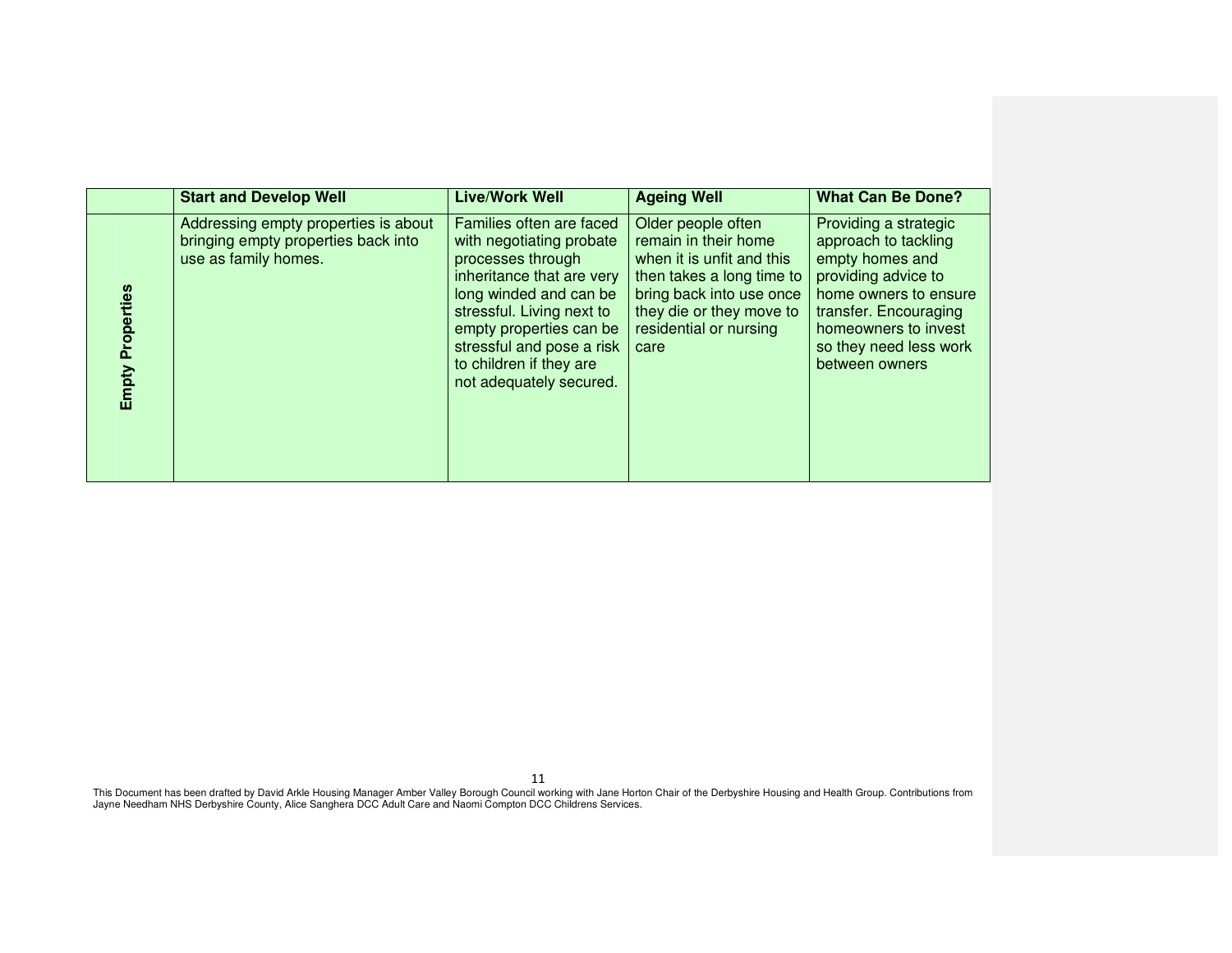#### **1.3 The benefits of improving housing.**

#### **I. The Individual**

Preventative action to reduce the effect of poor housing on health should be a priority. A well timed intervention will benefit the client and may reduce their need for health and social care in the future.

The following are practical but simple examples of the impact of preventative housing action on health;

- a missing handrail which if replaced may prevent a fall down the stairs
- A referral for a benefits check for an individual who is struggling to heat their home Benefit identification will increase their income and prevent or minimise fuel poverty issue.
- A referral for loft and cavity wall insulation and energy advice will reduce future fuel bills and enable the individual to keep warm.
- Support to replace a fraying carpet preventing future falls.
- Support to access funding for a new boiler leading to reduced fuel costs and improved heating in the property.
- Support to secure a loan to pay for repairs to the roof reducing anxiety associated with damp further affecting the home.
- Advice on reducing damp and mould growth to prevent respiratory conditions in young children or vulnerable adults.
- Advice on home options including practical support to move to more appropriate accommodation; smaller, adapted, without stairs etc preventing potential future crisis situations.
- Enforcement action against a landlord for repairs and maintenance of property, gas and electrical appliance preventing injury or carbon monoxide poisoning.
- Support to provide and install smoke detection equipment for people will vulnerable or chaotic lives.
- Adaptations carried out to a disabled persons home to allow them to remain independent and prevent or delay need to go into care home.

Professionals who visit people at home are ideally placed to identify all of the above problems. The time to make a referral to the agency that can provide the support is minimal, but is likely to save considerable health and social care investment in that individual in the future.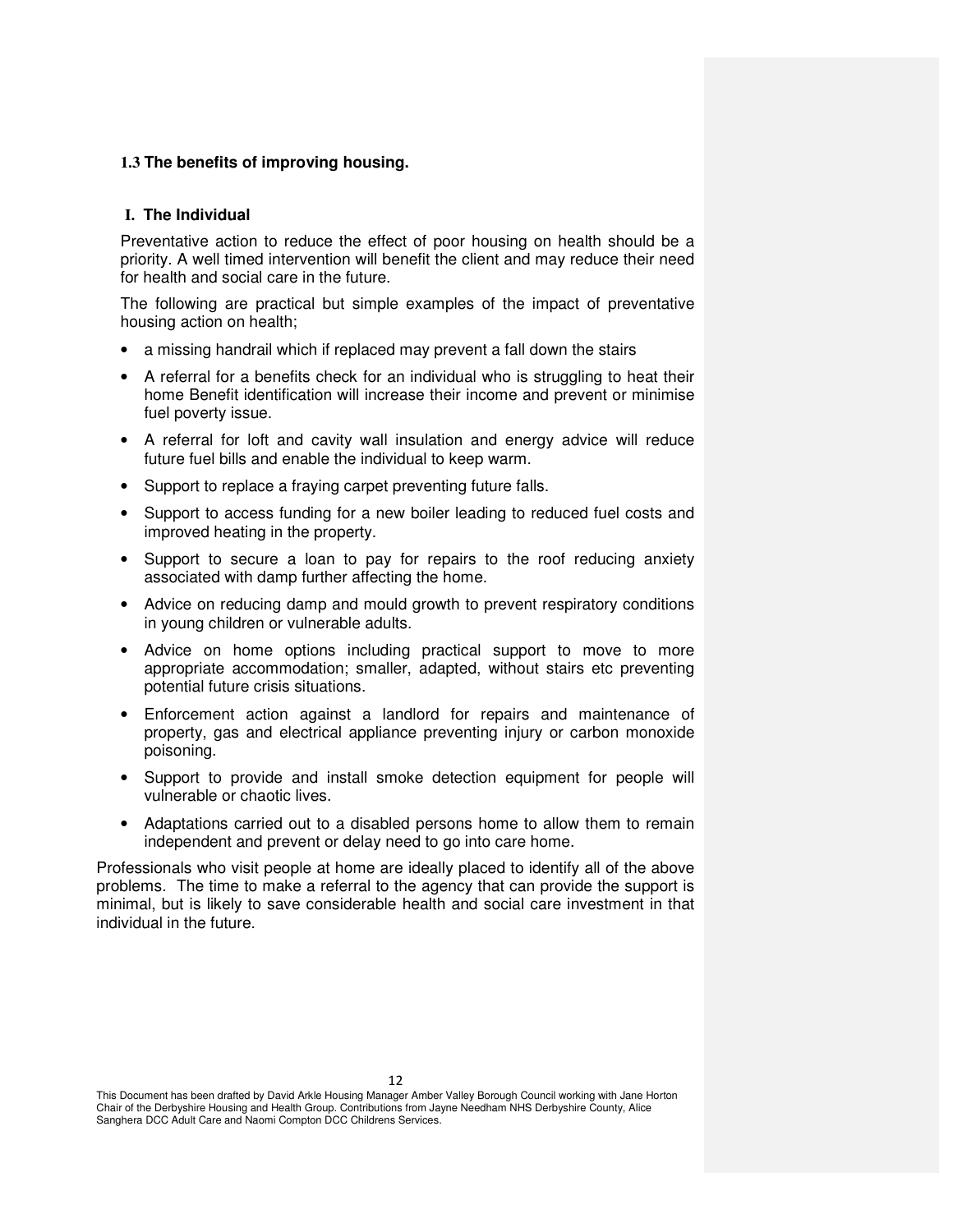## Case Study

The Borough Council received a telephone call from a Mental Health Nurse regarding one of his patients who suffers from severe depressions and had other illnesses. She is 79 and the nurse stated that the house she was living in felt cold when he visited and that some of her other conditions would be exacerbated by the cold and the nurse asked if there was any help we could offer. The Council's Energy Officer arranged to meet him on his next visit to the lady to check the house for insulation.

At the visit some of the rooms of the bungalow had low temperatures even though the central heating was full on. The property could not have cavity wall insulation, but the loft was not up to standard so the Council was able to arrange for the loft insulation to be topped up to 270mm (at no cost to the lady as she was over 70). The radiators were barely warm, so with the permission of the owner the radiators were bled and they became instantly warm. We arranged for the loft to be insulated and this was carried out two days later.

#### **II. Provider and commissioner of health and social care services**

The NHS spends £600 million treating people every year because of poor housing<sup>8</sup>. (Living Well at Home – All Party Parliamentary Group on Housing and Care for Older People 2011) Circulatory conditions are affected as a cold home increases the risk of strokes, the majority of falls including hip fractures occur within the home environment and a child who is affected by respiratory disease made worse by damp and mould in their home may go on to require medical support throughout life because of the environment in which they live. 1.4 million people have a medical condition or disability that requires specifically adapted accommodation. The average cost for the installation of a stair lift and level access shower is £6,500. This is equivalent to the cost of providing a social care home package for one year and three months, yet the adaptation will last considerably longer than that. A Care Home placement in Derbyshire can cost approximately £400 per week and an hour of home care support from an agency can cost around £13.00. Any reduction in these interventions as a result of preventative work to improve the quality or suitability of an individual's housing can therefore benefit Adult Social care by way of reduced packages of care. The improved quality of life as a result can bring additional benefits.

A process which would enable health and social care professionals to refer on housing problems for the people they visit would be effective and efficient. It would minimise the exacerbation of the health or social care condition due to housing conditions and would reduce the risk of a person being admitted to hospital, delayed being discharged or being transferred to care simply because the home they live in does not meet their need. A failure to take into account a person's housing needs can undermine health and social care investment.

Progress has been made in children's services, across Derbyshire and Derby City, to develop a 'Transforming the Lives of Children (TLC) process which will be used by practitioners in all sectors, working with families experiencing difficulties. The initial engagement document has an explicit section on housing needs and asks families to score their needs. It will also give advice to practitioners about what to do if the family identify their housing situation to be a significant issue.

This Document has been drafted by David Arkle Housing Manager Amber Valley Borough Council working with Jane Horton Chair of the Derbyshire Housing and Health Group. Contributions from Jayne Needham NHS Derbyshire County, Alice Sanghera DCC Adult Care and Naomi Compton DCC Childrens Services.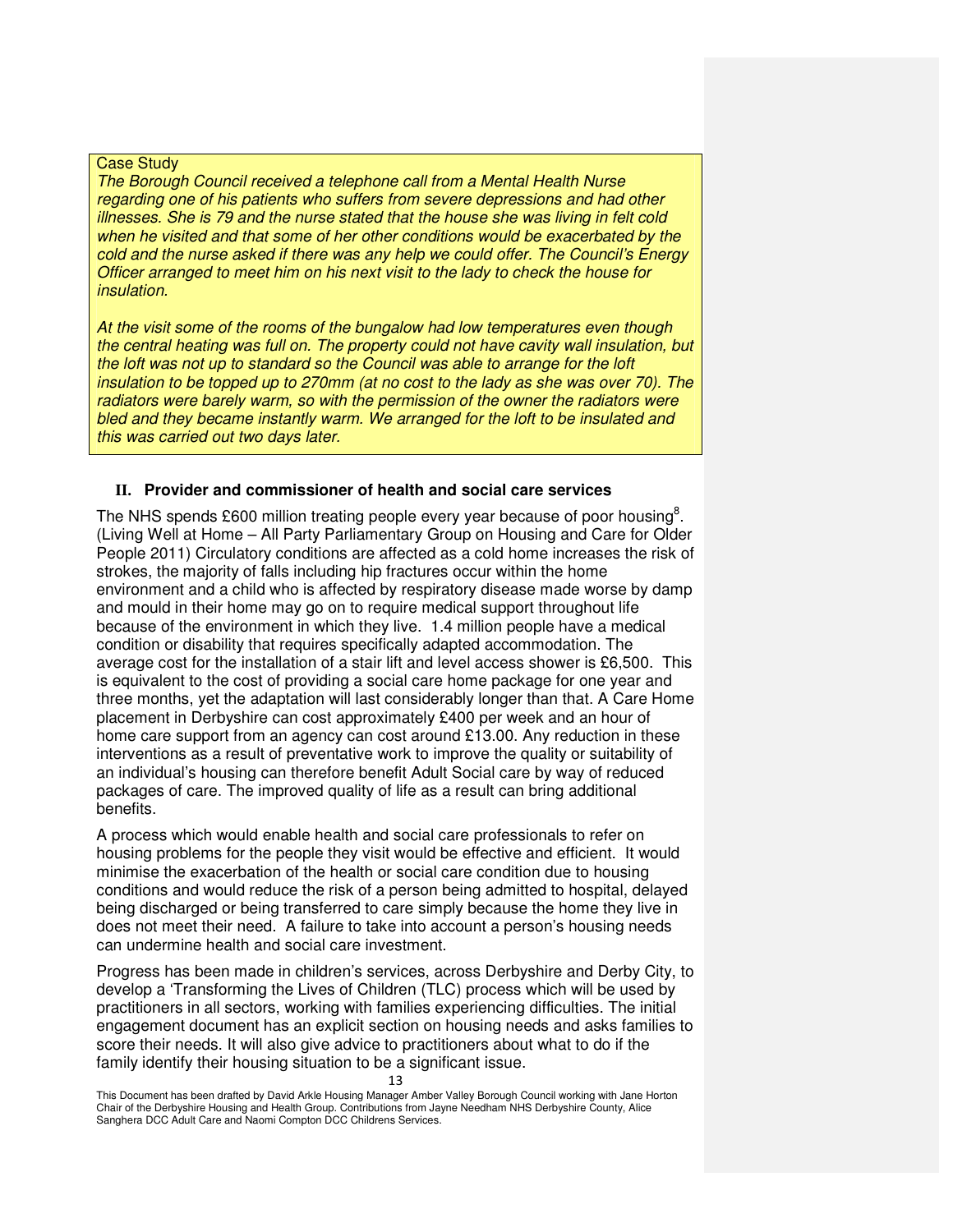### **1.4 Drivers for Change**

#### **1.4.1 Policy documents**

A number of recent national and local policy documents highlight the need for integration of working between organisations to minimise the impact of inadequate housing on health. These are:

Public Health Outcomes framework

D1.1 – Children in Poverty

D1.6 - People with mental illness and/or disability in settled accommodation

D1.11 – Domestic Abuse

D1.15 – Statutory Homeless

D1.17 – Fuel Poverty

D2.24 – Falls and injuries in the over 65's

D4.3 –Mortality from causes considered preventable

D4.3 – mortality from cardiovascular diseases (including heart disease and stroke)

D4.13 – Health related quality of life for older people (placeholder)

D4. 15 – Excess winter deaths

#### NHS outcomes Framework

The following is taken from the NHS Outcomes Framework 2012/13 and sets out the 5 main domains.

| Domain 1 | Preventing people from dying prematurely;                                                         |
|----------|---------------------------------------------------------------------------------------------------|
| Domain 2 | Enhancing quality of life for people with long-term conditions;                                   |
| Domain 3 | Helping people to recover from episodes of ill health or following<br>injury;                     |
| Domain 4 | <b>Ensuring that people have a positive experience of care; and</b>                               |
| Domain 5 | Treating and caring for people in a safe environment; and protecting<br>them from avoidable harm. |

People's housing conditions are part of the environment that will be one of the determinants that will affect the domains.

#### Child Health Outcomes Framework

The following is taken from the Derbyshire Children's and Young People Plan 2009-12. 'Derbyshire is a comparatively healthy place to grow up for many children. However health outcomes for both children and adults are uneven and children in disadvantaged areas experience significantly poorer health. There is a clearly established relationship in poorer communities regarding high rates of teenage pregnancy, childhood obesity, alcohol abuse by young people and low rates of breastfeeding. Areas of multiple deprivation exist in all districts of Derbyshire but are concentrated in urban industrial areas in the east of the county where health outcomes for children are poorer. However, closer analysis shows there are small pockets of deprivation in otherwise affluent areas of Derbyshire and this also adversely affects health outcomes for children. The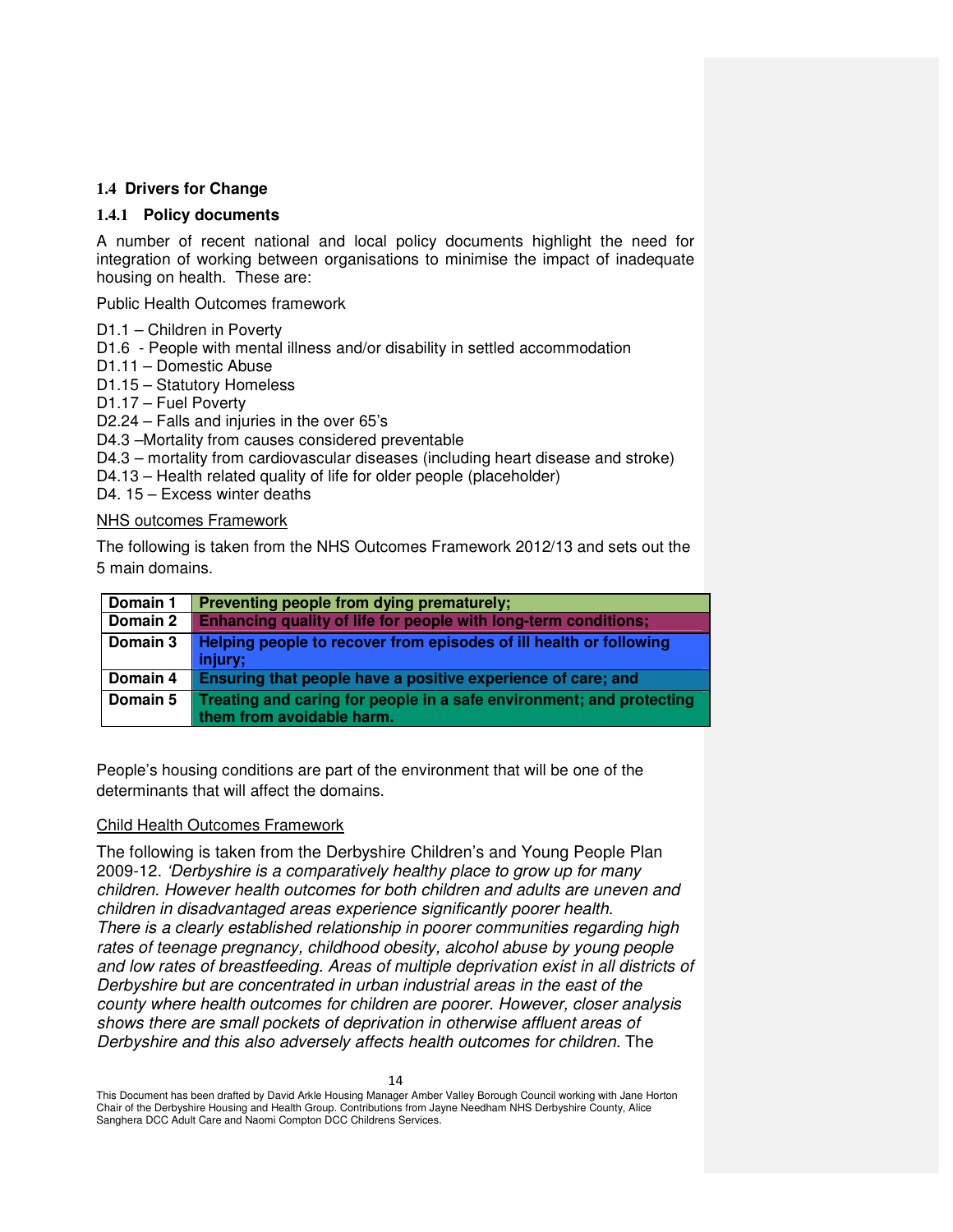housing conditions will have a significant contribution to addressing health inequalities of children and young people.

#### Adult Care Prevention Strategy White Paper

In the recent publication of 'Caring for our Future reforming care and support' the Government has explicitly recognised that care and health services need to work with housing. Conversely Planners will need to take into account local strategies to improve health and social wellbeing. The document sets out a range of housing support functions that are in important part of care particularly for the elderly. Reference is made to the value of home improvement agencies, Handyvan, home options, Telecare, Telehealth and disabled adaptations.

http://www.derbyshire.gov.uk/images/Prevention%20Strategy%20External%20v%20 %20FINAL%2013.6.11\_tcm44-177417.doc

Derbyshire County Council's own prevention strategy sets out the services that they fund that are housing related support functions that are critical in addressing the health of Derbyshire's more vulnerable residents. This prevention strategy includes the older persons advice service, the home improvement agency and the Handyvan service all of which the Government recognises as being important in providing care and support.

#### Health and wellbeing strategy for Derbyshire

There are 5 priority areas that have been set out in the draft Health and Wellbeing Strategy.

Improve health and wellbeing in early years. Every child fit to learn and attain the highest levels of literacy. **Focus on early identification and intervention of vulnerable children and families (including children with disabilities)** 

Promote healthy lifestyles by developing services to prevent and reduce harmful alcohol consumption, substance misuse, obesity, physical inactivity, smoking and sexual ill-health. **Focus on preventing and reducing alcohol misuse, obesity and physical activity** 

Promote the independence of all people living with long term conditions and their carers. **Focus on providing community based support, self care and care close to home, including increased use of evidence-based telehealth and telecare** 

Improve emotional and mental health and provide increased access to mental health services. **Focus on improving access to the full range of evidence-based psychological therapies (services that offer treatments for depression and anxiety disorders and other complex mental health problems)** 

Improve health and wellbeing of older people and promote independence into old age. **Focus on strengthening integrated working between health and social care providers and housing-related support services**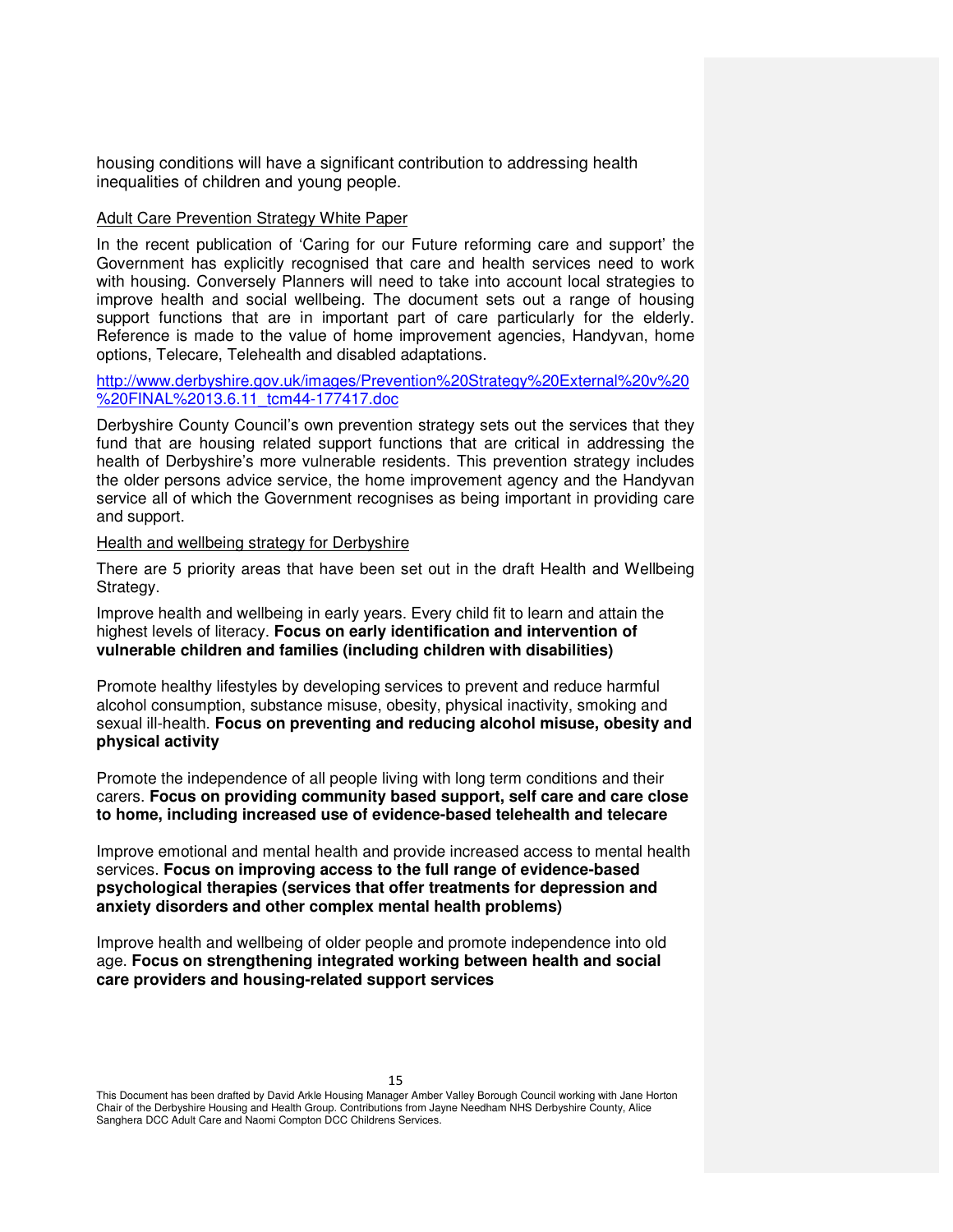Housing conditions of the target clients are an underlying determinant that will impact on the success of these 5 priorities. There are specific references to housing functions within the final priority, relating to older people;

• All partners ensure that their front-line staff take account of and respond to people's

- housing conditions when planning care and support
- Promote the lifetimes homes standard
- Strengthen partnership initiatives to reduce fuel poverty
- Enable access to low-level support services such as repair, maintenance and

adaptation services that promote independent living (e.g. Handy Van and Trusted Trader schemes)

## Joint Strategic Needs Assessment for Derbyshire

The Joint Strategic Needs Assessment has been jointly completed by Derbyshire County Council with Derbyshire County Primary Care Trust (PCT), Tameside and Glossop PCT, GP practices and the Department of Health and the Office for National Statistics amongst others, routinely capture data about the wellbeing needs of the people they serve. For example, the age profile of the Derbyshire population and data about health conditions that predominantly affect Derbyshire people. Although the JSNA is a national initiative, it is very much about uncovering the issues that adversely affect the health and wellbeing of Derbyshire people. The Health and Wellbeing Boards will be responsible for making decisions based on the findings of the JSNA. Local JSNAs have been prepared to reflect different priorities in each Borough.

## Area Health Profiles

The following indicators have a strong correlation with housing conditions.

- 3- Statutory Homeless
- 4- GSE Achieved (5A\*- C Inc. English and Maths)
- 5- Violent Crime (domestic abuse)
- 24- Hip Fractures in 65 years and over
- 25- Excess Winter Deaths
- 26- Life expectancy Male
- 27- Life Expectancy Female
- 31- Early deaths cancer (radon/smoking)

## National Policy Guidance

Recognition of the role of housing and its interdependence with health and social care is evident in recent government policy and guidance<sup>9</sup>.

The recommendation in the Government's Public Health White Paper: states

" Public health will be better integrated with areas such as social care, transport, leisure, planning and **housing**, keeping people connected, active, and independent and in their own **homes**. Neighbourhoods and houses can be better designed, and enhance the health and wellbeing, of an ageing population." $10$ 

The Revision to 'The Operating Framework for the NHS in England 2010/11<sup>11</sup> 'encourages the use of services such as community health services; social care; and

This Document has been drafted by David Arkle Housing Manager Amber Valley Borough Council working with Jane Horton Chair of the Derbyshire Housing and Health Group. Contributions from Jayne Needham NHS Derbyshire County, Alice Sanghera DCC Adult Care and Naomi Compton DCC Childrens Services.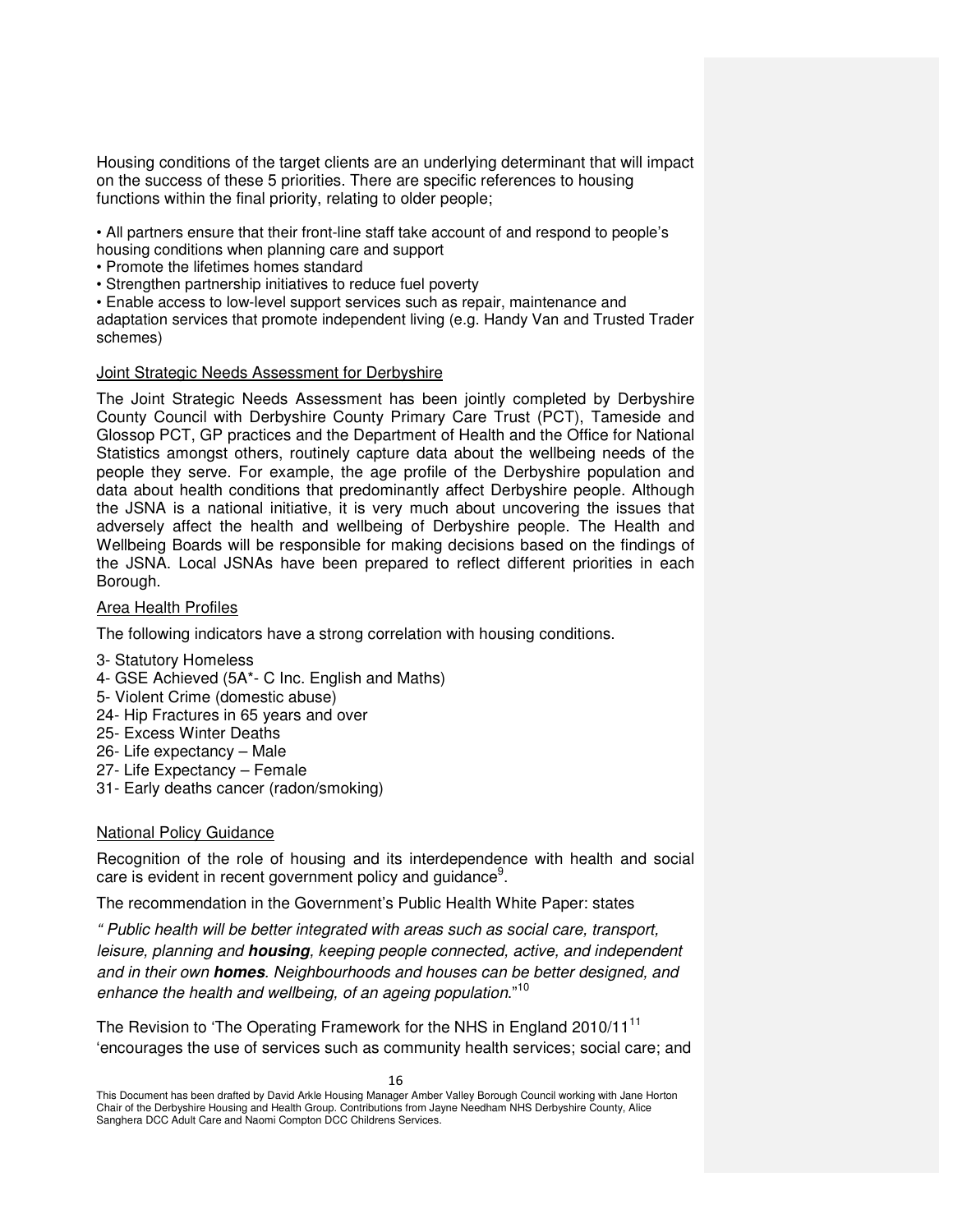support re-ablement to help people with poor physical or mental health accommodate their illness by encouraging the use of services such as community health services; social care; home adaptations (including Telecare, Telehealth), and extra-care housing. These services should contribute to improved patient outcomes and significantly reduce the risk of emergency re-admission into hospital, which increased by 50% from 1998/99 to 2007/08.

A local government report published by the Audit Commission in February 2010,"Under pressure: Tackling the financial challenge for councils of an ageing population"<sup>12</sup> also looks at the savings for councils that could flow from preventive services and better work with other organisations home adaptations (including Telecare), and extra-care housing to facilitate discharge

The recent changes under the Health and Social Care Act 2012 present opportunities for a fresh approach. Organisations should consider how the positive impact of housing on health can be maximised and both efficiencies of care and spend be achieved.

#### **1.4.2 The Role of Clinical Commissioning Groups and other partner agencies**

The NHS is undergoing a complex and challenging period of change. Organisational structures are in transition alongside a move to transfer responsibility for the commissioning of local primary healthcare services to Clinical Commissioning Groups; public health services to Public Health England (with Directors of Public Health located in local authorities); and acute hospital healthcare to NHS Foundation Trusts.

The newly emerging Clinical Commissioning Groups (CCG's) will be aware that the average cost of a fractured hip is £28,665. This is 4.7 times the cost of a major housing adaptation and 100 times the cost of fitting hand and grabs rails to prevent falls $^{13}$ . $\overline{\phantom{a}}$ 

For the over 65year age group in 2010/11, NHS Derbyshire and Derby City spent £10million on falls admissions, 3400 people were admitted as a result of a fall and 1400 people were admitted as a result of a hip fracture.

Housing adaptations, including better lighting, grab rails, stair lifts and ramped access, can reduce the number of falls. In addition housing adaptations can also reduce the need for social care visits and reduce costs for more intensive home care. Postponing entry into residential care by just one year through adapting peoples' homes saves £28,080 per person<sup>14</sup> .

Intelligent commissioning of services which are integrated and effective at addressing social as well as medical determinants of health will improve patient outcomes. The CCG's have the potential both within their commissioning roles and as representative bodies on the Health and Well being board to lead and influence decision making, ensuring that issues including fuel poverty, excess winter deaths,

This Document has been drafted by David Arkle Housing Manager Amber Valley Borough Council working with Jane Horton Chair of the Derbyshire Housing and Health Group. Contributions from Jayne Needham NHS Derbyshire County, Alice Sanghera DCC Adult Care and Naomi Compton DCC Childrens Services.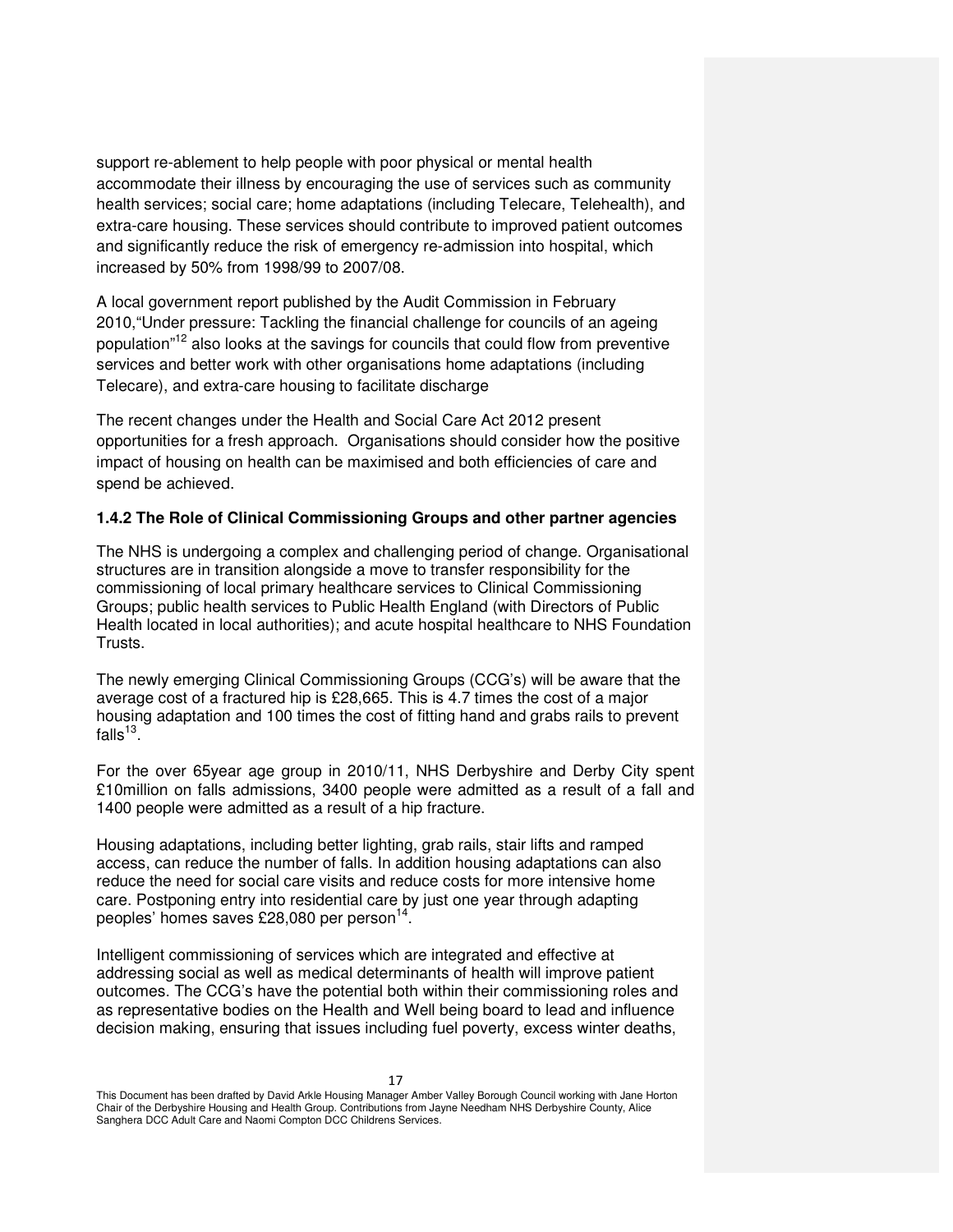accidents in the home and delayed discharges from hospital due to inadequate accommodation receive attention.

CCG's and local authorities should aim to commission services that are equitable, evidence based, cost and clinically effective. A typical nursing home placement costs £650 per week (range £500-800) whilst excess bed days within an acute care setting are charged at £215 per day. Local research conducted to support the work of the Total Place Pilot in Amber Valley identified that in 2009/10 costs of £243,752 were incurred to keep 8 people in hospital or residential care due to inadequate facilities in their own homes. This was only a small sample of the true number in the locality and will be replicated across the county. It illustrates how quickly costs escalate when poor housing prevents a person from living independently at home<sup>15</sup> (re-ablement feasibility study Amber Valley 2010)

Early involvement of local authority housing services would have led to options for alternative accommodation and/or adaptation being implemented enabling the individual to return home sooner.

## **1.4.3 Role of Directors of Public Health (DPH's)**

DPH's are the independent advocate for the health of the people in their area and are moving back into local authorities with the changes in the Health and Social Care Act 2012 and will be able to assist Health and Well-being Boards to rethink service provision.

This could provide a point of contact for service providers and give DPH's a greater opportunity to influence decisions which affect the wider determinants of health such as social care, housing, education and environment. Through their leadership role in the development of both the JSNA and Health and Wellbeing Strategy they will be in a prime position to drive the prioritisation of issues such as housing and health.

They have a strategic population overview with access to detailed demographic and epidemiological intelligence and a vital role in the three domains of public health: health improvement; protection; and in assessing the quality of health and social care. They are skilled in interpreting such intelligence to help decision-makers understand health profiles and the likely impact of health and social interventions. When finances are tight this aids the targeting of investment to those communities where the benefit may be greatest.

The purpose of the NHS is enshrined in the NHS Constitution. '[The NHS] is there to improve our health and well-being, supporting us to keep mentally and physically well, to get better when we are ill and, when we cannot fully recover, to stay as well as we can to the end of our lives'.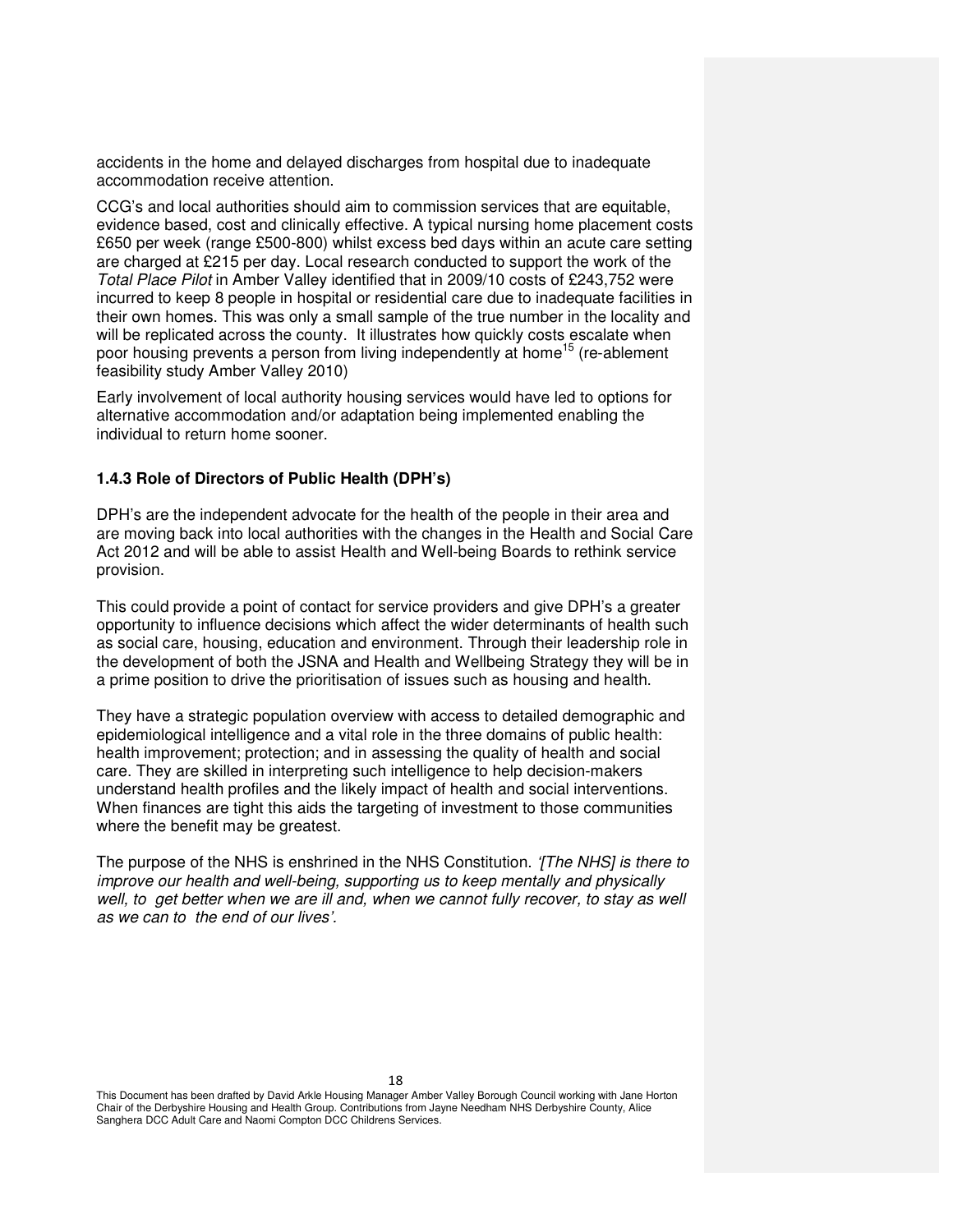#### **2. The current position in Derbyshire**

There are many successful housing related services that are primarily provided by District and Borough Councils as set out in 3.1 to 3.8. Health, Adult Care and Children's Services do not access these services frequently enough and so much more could be achieved through improving the way that services work together.

Derbyshire County Council introduced the First Contact programme over 4 years ago. It is now a countywide service that facilitates professionals who come into contact with people, signposting the individual onto services provided by other organisations. Evaluation shows that health professionals have not engaged with the First Contact process making few if any referrals into the service.

It is essential that simple but effective referral systems are implemented between organisations in Derbyshire and First Contact scheme would achieve this. It also complements the "Making Every Contact Count" agenda of NHS organisations. http://nhs.lc/makingeverycontactcount

First Contact is especially appropriate where a client has multiple needs needing multi agency involvement.

http://www.derbyshire.gov.uk/social\_health/adult\_care\_and\_wellbeing/prevention/firs t\_contact/default.asp

In Derbyshire it has also been identified that there is insufficient awareness amongst health and some social care professionals of housing issues. This lack of training means that some of the 'simplest' interventions are not being implemented.

Other issues have also been identified for Derbyshire and these include:

The delivery of affordable housing is difficult in the current economic climate and is forcing more and more people into the private rented sector.

Welfare changes and the current economic climate are putting pressure on homelessness services and supporting services that aim to prevent homelessness.

All Councils are promoting insulation schemes to help residents reduce their fuel bills. All Derbyshire's District/Borough Councils and the County Council are active members of the Local Authority Energy Partnership which is working to continue to provide assistance to households to address energy efficiency and reduce carbon emissions.

Disabled adaptations are a mandatory grant paid for by Borough or District Councils. Historically the service has been very patchy and it has become too complex and too bureaucratic. Clients often have to wait for years to receive an adaptation that will make a difference to their life. DFGs are delivered jointly with the County Council. More effective ways of funding adaptations need to be found. There is a Major Adaptations Strategy setting out priorities that is being redrafted:

Tackling standards in the private rented sector requires enforcement resource. Most Borough or Districts only have the resources to be able to provide a service to respond to service requests and have limited scope for proactive inspections. In Liverpool, the primary care trust substantially invested in enforcement in higher risk housing as part of an overall package recognising that this would have substantial benefits in addressing the underlying causes of ill health.

This Document has been drafted by David Arkle Housing Manager Amber Valley Borough Council working with Jane Horton Chair of the Derbyshire Housing and Health Group. Contributions from Jayne Needham NHS Derbyshire County, Alice Sanghera DCC Adult Care and Naomi Compton DCC Childrens Services.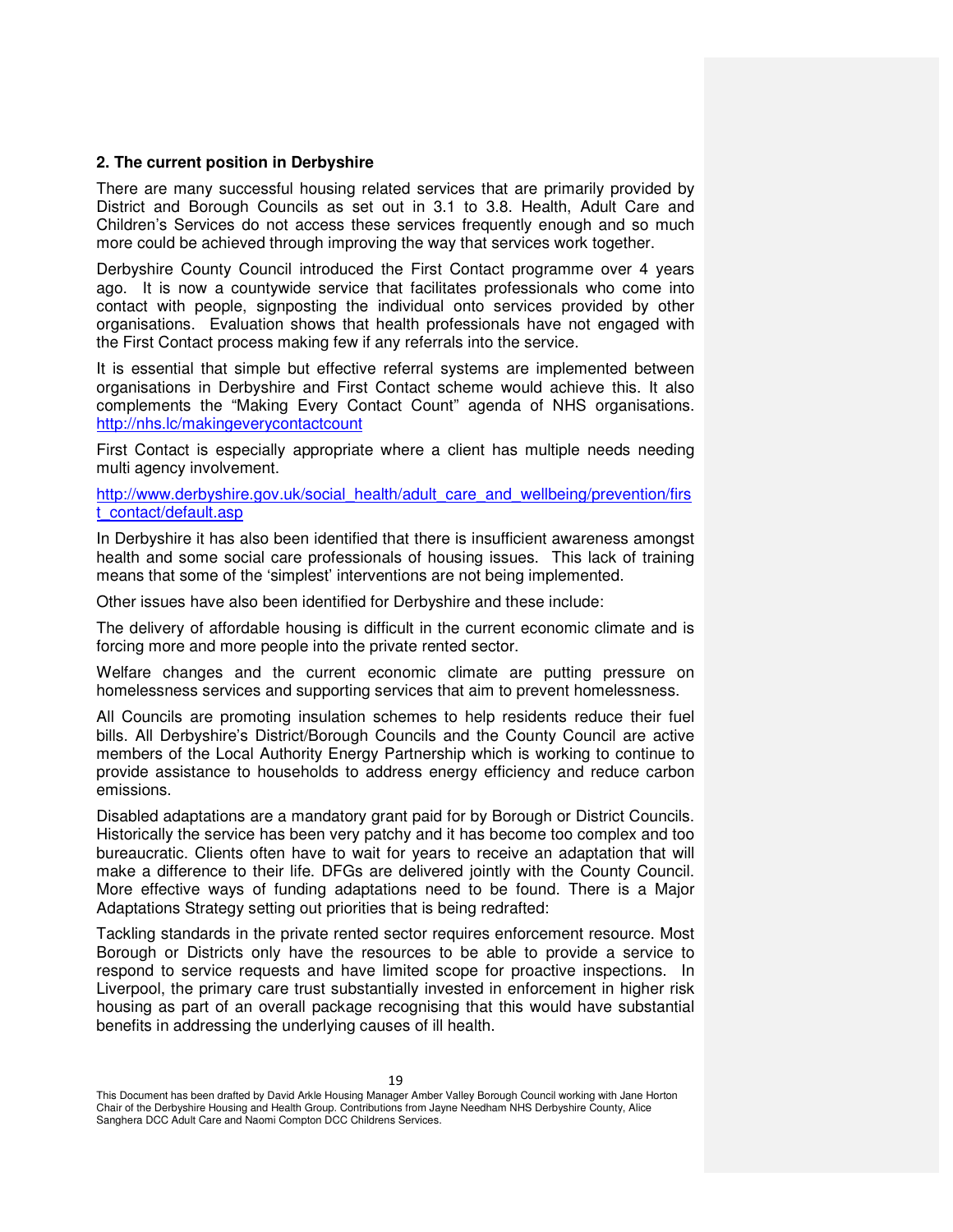Housing related support services (formerly the Supporting People programme) has now been absorbed within Adult Care and approximately £15M of investment supporting 25,375 service users is provided each year. The services include provision for people with mental health problems, domestic abuse, adults, young people, Learning Disability and Older People. There are also community alarm, HIA, specialist Housing Options and High Risk Serious Offenders services included in the programme. Some good work is taking place within children's services to mediate between young runaways and their parents to try and mitigate against the possibility of homelessness for these young people.

#### **3. What are the issues for the future?**

Housing issues will be present at a countywide level however there will be local variation and a need to prioritise on different issues for different communities. The purpose of the document is to raise awareness of how housing impacts upon health and how failing to address problems of poor or inadequate housing will undermine work of health and social care professionals and put the health of our vulnerable communities at risk.

The challenge is to all professionals to look beyond their narrow disciplines and understand what can be achieved by working together. A partnership approach is required that centres on the views and needs of the people through enabling independence, choice and control of choosing accommodation, supported by including information, advice and advocacy.

Greater understanding is required of how financial limitations in one partner organisation affect the overall outcomes for older and vulnerable people and may impact on other partners through passing of the problem from one agency to another.

Getting full value from health investment means all health and social care professionals who are in contact with older or vulnerable people consider the home environment in which the person lives and how it may affect their health This is important whether seeing the person in their home, in a surgery, day centre or hospital setting.

The training that will be received by practitioners across all sectors of children's services will include explicitly housing issues and what to do if these are identified by a family as causing difficulties.

#### **3.1 Provision of housing/affordable housing**

All of the 8 Borough/District Councils have the increased supply of affordable housing as a main housing priority. Grants that have historically been used to support social landlords to build are less available, and this coupled with the general economic slowdown has reduced the supply of new housing across the county. This reduction is limiting choice in housing options and more innovative methods to stimulate housing growth are required.

Each district is responsible for identifying the housing needs of their population and for working with partners within each area to support the supply. Housing stock type varies within each district depending upon historical trends that have informed

This Document has been drafted by David Arkle Housing Manager Amber Valley Borough Council working with Jane Horton Chair of the Derbyshire Housing and Health Group. Contributions from Jayne Needham NHS Derbyshire County, Alice Sanghera DCC Adult Care and Naomi Compton DCC Childrens Services.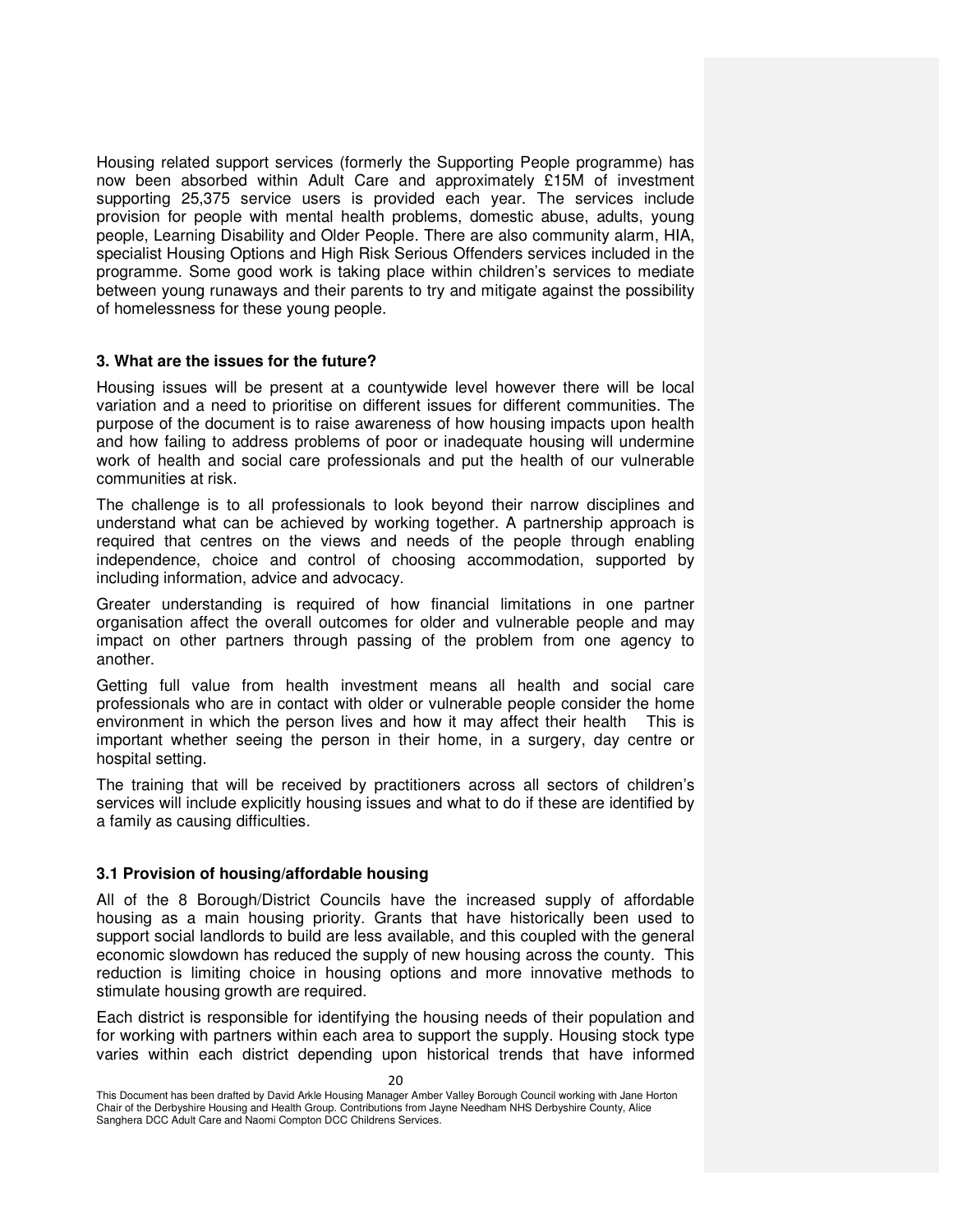investment decisions. The proportion of stock available for social rent varies significantly across the county.

There are already three Extra Care schemes in Derbyshire; Whitfield House in Glossop, Stonelow Court in Dronfield and Waltham House in Wirksworth. Extra Care apartments are available to buy, to rent, or for shared ownership. The fourth scheme, Oakland in the heart of Swadlincote is due to open in October 2012. The Oakland scheme also includes some new specialist facilities including day opportunities and a Specialist Community Care Centre.

Derbyshire County Council is working with other partners to develop more Extra Care Schemes across Derbyshire so they are available for everyone who needs them. An organisation called Chevin Housing was chosen earlier in the year to deliver up to a further 600 Extra Care units. Planning applications have now been made for Extra Care Schemes at Cressy Fields in Alfreton, Foolow Court in Chesterfield and Market Street in Clay Cross. It is anticipated that planning applications for two further Specialist Community Care Centres in Heanor and Darley Dale will be submitted by July 2012.

Most recently DCC have started the work to identify the best partnership to deliver the remaining 800 extra care units and accommodation for specialist facilities.

3 of the Districts Councils, Bolsover, Chesterfield and South Derbyshire are still landlords providing social housing. High Peak and North Derbyshire Districts provide social housing through arm's length organisations, whilst Derbyshire Dales, Erewash and Amber Valley have stock transfer companies that have limited or no legal ties to the respective Districts. Some of the social landlords have expanded their portfolio beyond the traditional boundary of the home authority.

Each District works with a range of social housing providers in their area to maintain and increase the supply of new affordable housing. This is important as an effective supply increases the choice for vulnerable groups who might otherwise be to resorting to living in the poorest standards in the private rented sector. Social housing provides a range of options of accommodation for young people, families and older people and provides commensurate levels of support. Older owneroccupiers can access social housing and might be encouraged to do so if they cannot cope with their current home. Older people need effective choice that meets their aspirations for their retirement beyond the County Council's extensive plans for Supported Accommodation<sup>16</sup>.

Social housing also provides a range of general needs housing for individuals, couples and families and is accessed on a priority basis through a bidding system where individuals express an interest in the property.

#### **Key Challenges**

- 1 How can new housing be provided that meets the future needs of the communities when the rate of new development is very slow
- 2 How can the future housing needs of older people be met to reflect changes in demographics

This Document has been drafted by David Arkle Housing Manager Amber Valley Borough Council working with Jane Horton Chair of the Derbyshire Housing and Health Group. Contributions from Jayne Needham NHS Derbyshire County, Alice Sanghera DCC Adult Care and Naomi Compton DCC Childrens Services.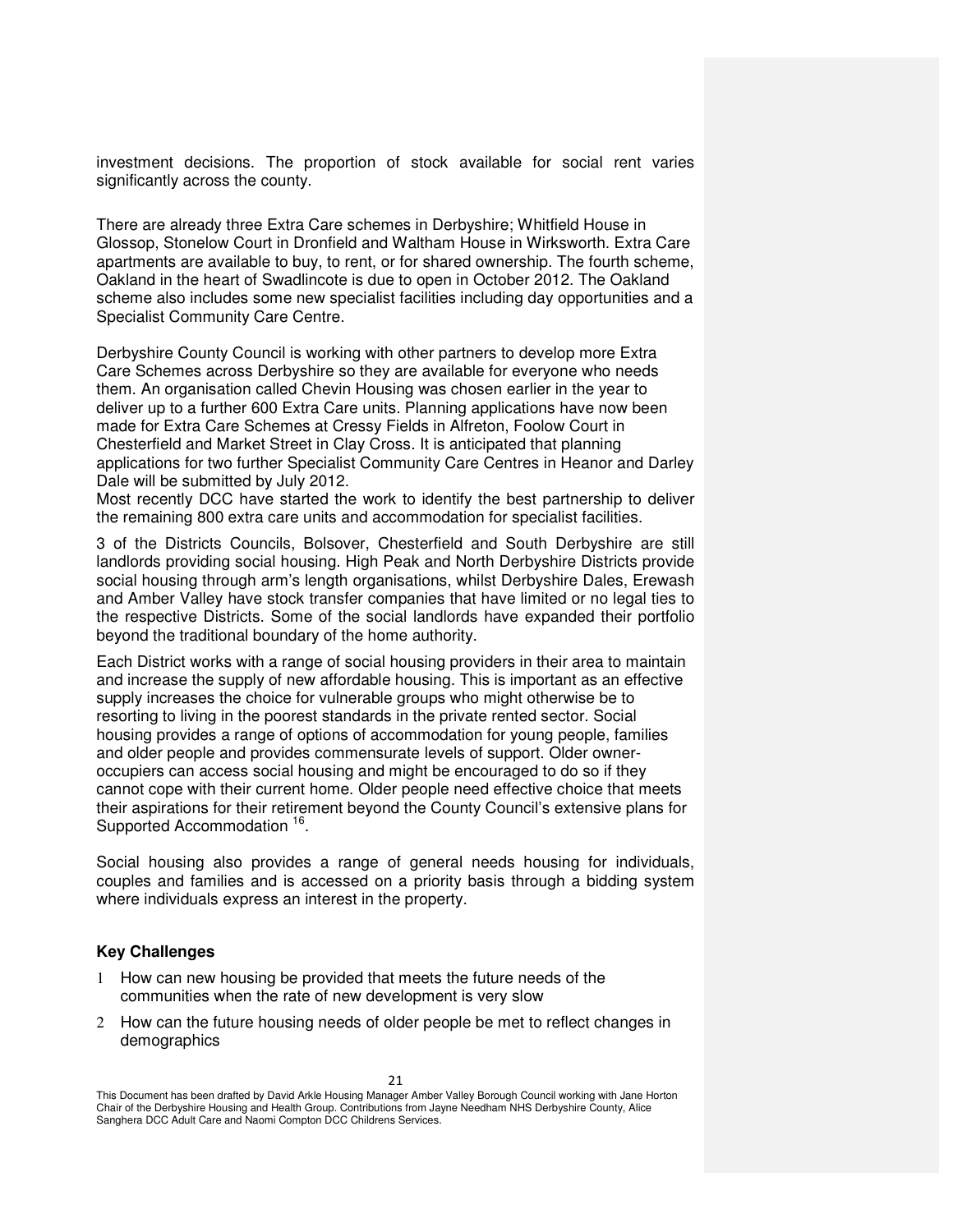3 In order to improve the quality of life for vulnerable people how can housing that meets basic standards be supplied to satisfy the increasing the number of inclusive, mainstream and specialist housing appropriate for vulnerable families and individuals and through better use of housing resources.

#### **3.2 Fuel poverty**

Fuel poverty affects every stage of the life course. Fuel poverty occurs when a household must spend more than 10% of the household income on heating costs. The number of fuel poor households dramatically increased between 2004 and 2010 from 1.2 million to 4.6 million. Rising fuel prices since that point will mean the situation is now undoubtedly worse. The Marmot review found evidence of impacts of fuel poverty on mortality, morbidity and other social outcomes and research shows that countries which have more energy efficient housing have lower excess winter deaths $^{17}$ .

A wide range of physiological and psychological conditions are exacerbated by low and high temperatures. We have known since 1985 that fuel poverty is a contributing factor in a number of cold, and poor housing, related health conditions, and evidence shows that for every £1 spent on reducing fuel poverty 42p is savings are realised by the NHS $^{18}$ . .

The impact of fuel poverty is often related to a mismatch between the house and the person's financial ability to pay for the fuel required to keep the house warm. Thus older people under occupying an old thermally inefficient house are most at risk from the effects of not being able to keep warm. This is the group most at risk of being admitted to hospital as a direct result of the condition of their home.

Rates of fuel poverty are currently at 19% in Derbyshire with significant variations between 15.5% and 24.4% at a District level. Those particularly affected are the elderly, the young and those that are housebound because they have to have their heating on for longer. The construction types of properties in Derbyshire means that they are hard to heat and hard to treat to make them more energy efficient. Rural fuel poverty is a real issue as oil price rises have hit those that are unable to use gas.

Fuel poverty is also prevalent in many of the market towns that have a high proportion of properties constructed prior to 1919 with solid walls and larger rooms.

Second tier authorities provide energy advice and have been promoting insulation measures for many years. The scale of activity has escalated recently reflecting the strategic importance of resident's health from fuel poverty. Second tier authorities can work very effectively to instigate energy efficiency measures at low cost or for free but they require the referrals from health and social care professionals of individuals who are at risk.

From 2013 the way that energy measures are being subsidised are changing with the advent of the Green Deal and the Energy Company Obligation. The primary focus is on carbon reduction through household carbon emissions but there is an opportunity to maximise the benefit to the fuel poor by continuing the positive engagement across public health functions.

This Document has been drafted by David Arkle Housing Manager Amber Valley Borough Council working with Jane Horton Chair of the Derbyshire Housing and Health Group. Contributions from Jayne Needham NHS Derbyshire County, Alice Sanghera DCC Adult Care and Naomi Compton DCC Childrens Services.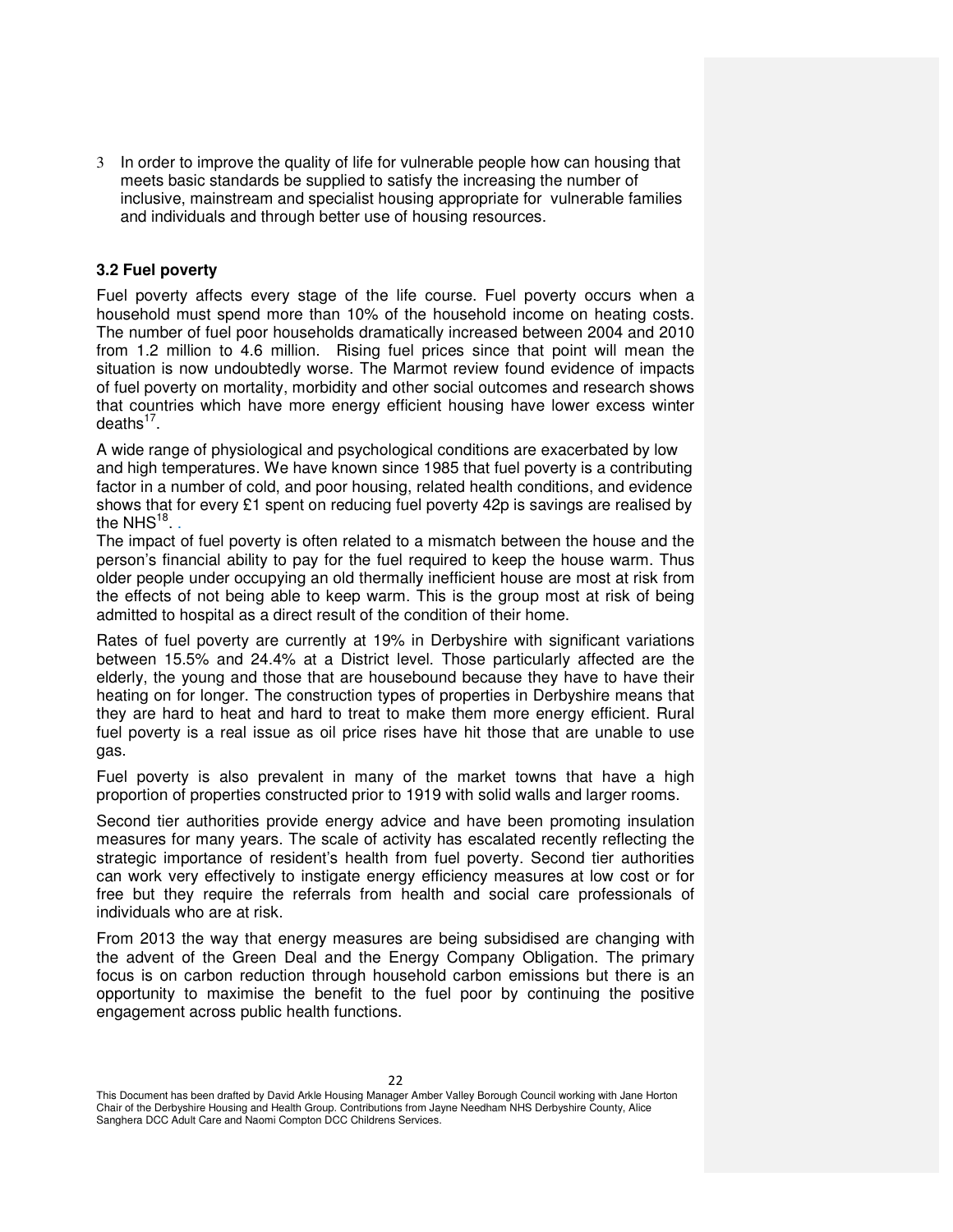### **Key Challenges**

- 1 How can vulnerable members of society be given advice and assistance to access affordable warmth?
- 2 How can partners improve working practices to improve referrals pathways between agencies ensuring that residents access advice.
- 3 How can opportunities presented by the Green Deal and the Energy Company Obligation to target interventions be maximised?

#### **3.3 Homelessness and its prevention**

Homelessness work is vital to protect some of the most vulnerable in society. Each second tier authority must provide a homelessness and housing advice service and has a statutory duty to produce a Homelessness Strategy. All second tier authorities are committed to preventing homelessness at various stages from educating children still at school to commissioning of homeless prevention initiatives such as rent deposit schemes and supported housing schemes. The supply of suitable accommodation is important and increasingly the private rented sector is seen as the solution. The three main causes of homelessness are domestic violence causing someone to flee, eviction by parents and loss of private sector tenancy. What is critical is not just the bricks and mortar, but the appropriate level of support that helps the individuals concerned navigate through the crisis. Like most services, investment in prevention is more cost effective, including the impact on health related support such as drug and alcohol, hospital admissions, mental health etc.

In the next few years the impact of Welfare reform could have far reaching impacts. This will have a direct effect upon the mental health of many residents as they face a range of pressures and costs. Evidence suggests that some private landlords are evicting tenants on benefits placing severe pressure on accommodation for single people. Single people under 35 are likely to be particularly affected due to the extension of the shared room rent levels to 35 year olds from the previous age limit of 25. This will force those on housing benefits into shared houses or Houses in Multiple Occupation. However parts of the county have a limited supply of this accommodation type and officers are looking at how an increased supply of safe shared accommodation can be generated.

Evidence shows that the homeless suffer more ill health than those people who have a stable home. These problems are particularly acute when external temperatures are low. Homeless people also experience more untreated illness and more crime related injury than any other group in society. Mortality levels are higher and death comes 30 years earlier compared to the rest of society<sup>19</sup>.

Targeted healthcare services for the homeless could reduce visits to Accident and Emergency Departments, healthcare services provided in homeless shelters could prevent minor health care issues from escalating. Currently in Derbyshire low level health care is being provided in a homeless shelter at Pathways in Chesterfield but we have no other similar provision in any other part of the County. A recent report undertaken by ST. Mungo's and Homeless Link found that 70 percent of the 85

This Document has been drafted by David Arkle Housing Manager Amber Valley Borough Council working with Jane Horton Chair of the Derbyshire Housing and Health Group. Contributions from Jayne Needham NHS Derbyshire County, Alice Sanghera DCC Adult Care and Naomi Compton DCC Childrens Services.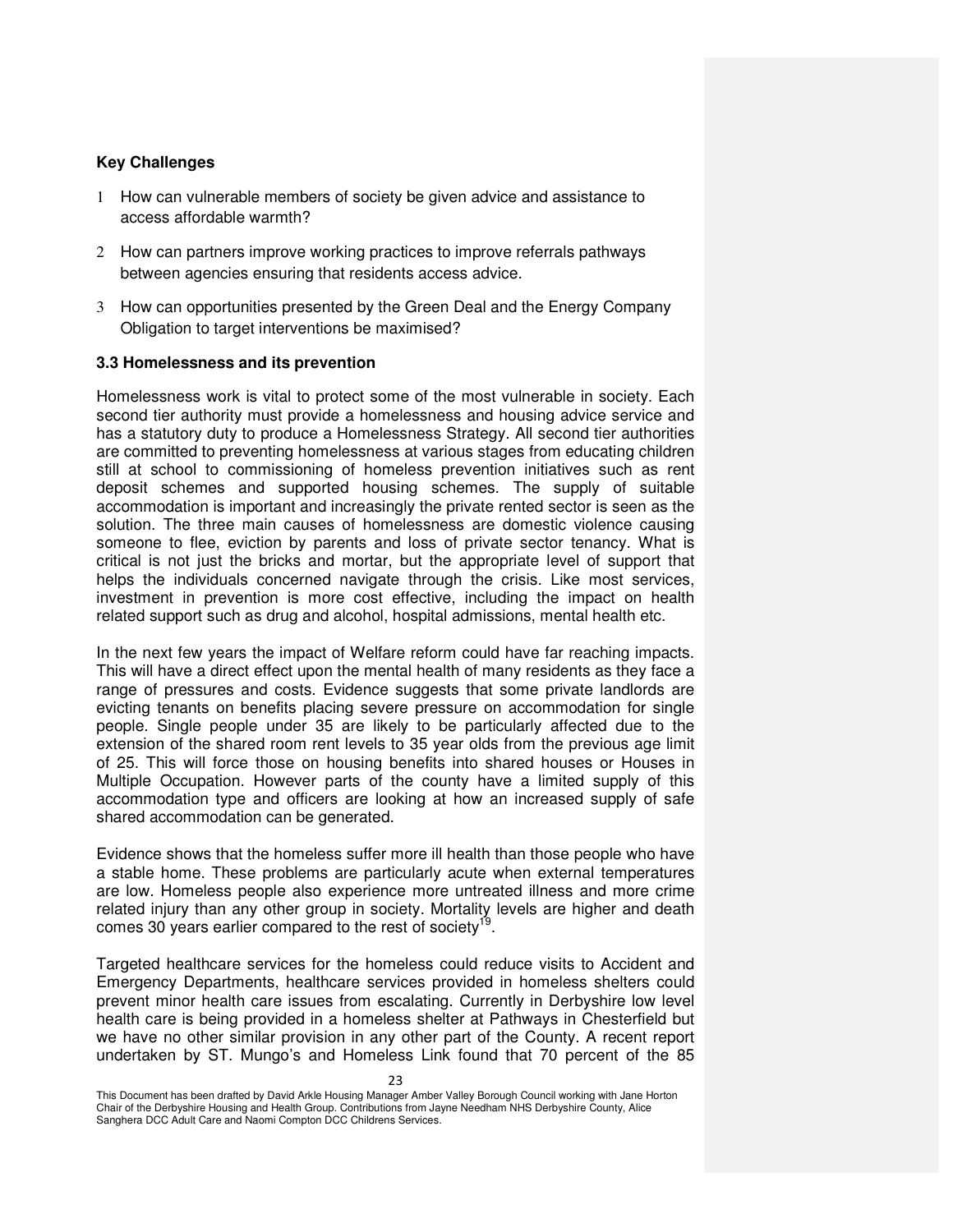homeless people they surveyed were discharged directly back on to the street with housing need not being considered as an implicit part of a patients assessment of their healthcare needs.

#### **Key Challenges**

- 1 How can interventions that support those at risk of homelessness be effectively introduced and maintained
- 2 How can the awareness of the health implications of Welfare Reform be raised amongst health and social care professionals

### **3.4 Provision of housing advice**

Often delivered in combination with the homelessness function Council officers are able to provide a wide range of information and act as a key signposting service to partner organisations. Information and advice will cover a range of housing options and solutions available, advice in tenants' rights and responsibilities, increasingly debt advice, repairs to an owner occupied house and adaptations. What will be increasingly important is how Councils can reach those for whom their current housing situation puts them at risk. The reliance on owner occupation puts pressure on those that lack the funds for repairs. The provision of advice and support to older people and vulnerable groups is a vital mechanism for changing lives by making access to choices available and importantly supporting people to make changes that they would not do on their own.

#### Case Study

A lady was referred by Adult Care to the Older Persons Housing Options Service. She is an amputee and has other health issues. Living in a privately rented house and having to use a commode downstairs was making life very hard for her. She could not leave her house, as she was not able to negotiate the steps from the back door with her wheelchair.

Even with help as someone would have had to lift her up and support her as the wheelchair was lifted over the steps. If she had stayed in this house she would have needed a stair lift, downstairs toilet, ramps etc installed. She was supported to move to a two bedroom flat with a walk in shower and level access.

## **Key Challenges**

- 1 How can the availability and promotion of housing options and advice be improved so that health and social care professionals can provide basic advice or effective signposting where it can make a difference to their clients?
- 2 How can housing options services be integrated into health and social care pathways.

This Document has been drafted by David Arkle Housing Manager Amber Valley Borough Council working with Jane Horton Chair of the Derbyshire Housing and Health Group. Contributions from Jayne Needham NHS Derbyshire County, Alice Sanghera DCC Adult Care and Naomi Compton DCC Childrens Services.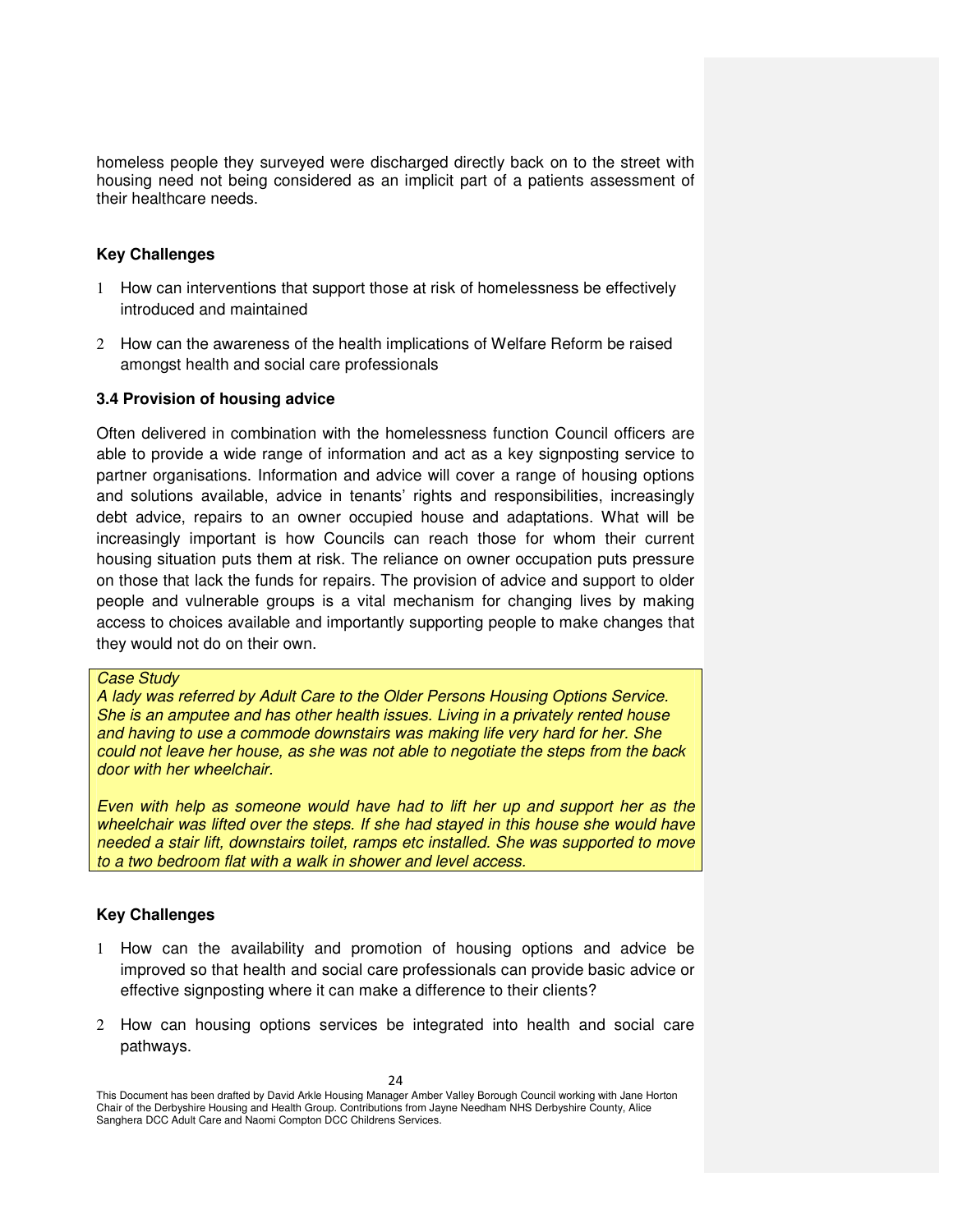#### **3.5 Housing repair advice for owner-occupiers**

Vulnerable people over 75, particularly low income older homeowners are the group most likely to live in poor housing, with a million occupying non-decent homes.<sup>2</sup>

Councils provide information, advice and in some limited cases grants to owneroccupiers directly or through the two Home Improvement Agencies that operate across Derbyshire. There is no longer decent homes funding for Councils to distribute to owner occupiers. Some Councils are able to use some of their own funds to offer a limited programme of support. There is some limited charitable funding available for interest free loans, but increasingly owner-occupiers will have to fund repairs themselves primarily through releasing equity in their property. This will require a significant culture change and investment in advisory services to give owners the confidence to access loans. There are increasing rates of disrepair in the owner occupied sector and this situation is unlikely to improve as owner-occupiers struggle to pay to maintain their homes. Older people face some stark decisions if they are unable to access funds and are unwilling to take on a loan. The Home Improvement Agencies offer advice and support around this area, linked up with housing options and Handy Vans, these services can prevent a decline in health, prevent an increase in care needs and promote an improved quality of life.

Second tier authorities are dealing with an increasing number of people that have no savings to pay for basic or emergency boiler repairs etc. There are worries about the impact of owner-occupier's ability to be able to deal with the upkeep of their home. A particular concern is when these people do not access help, but become more isolated and endure living conditions that put their health at risk.

## **Key challenges**

- 1 How can older people be encouraged to engage with professionals before a crisis point?
- 2 How can home owners be encouraged to plan to take steps for the challenges of older age?
- 3 How can sufficient housing appropriate for the increased number of older people be provided to encourage people to move prior to a crisis?

## **3.6 Disabled adaptations**

Disabled adaptations enable a person to remain independent in their own home. Funding comes from a variety of sources and the work can range from the provision of handrails to major adaptations involving extensions that cost up to £30,000.

Borough/District Councils have a statutory duty to approve applications for disabled adaptations through a disabled facilities grant programme (DFG) and receive funding from the Department Communities and Local Government to achieve this. However

This Document has been drafted by David Arkle Housing Manager Amber Valley Borough Council working with Jane Horton Chair of the Derbyshire Housing and Health Group. Contributions from Jayne Needham NHS Derbyshire County, Alice Sanghera DCC Adult Care and Naomi Compton DCC Childrens Services.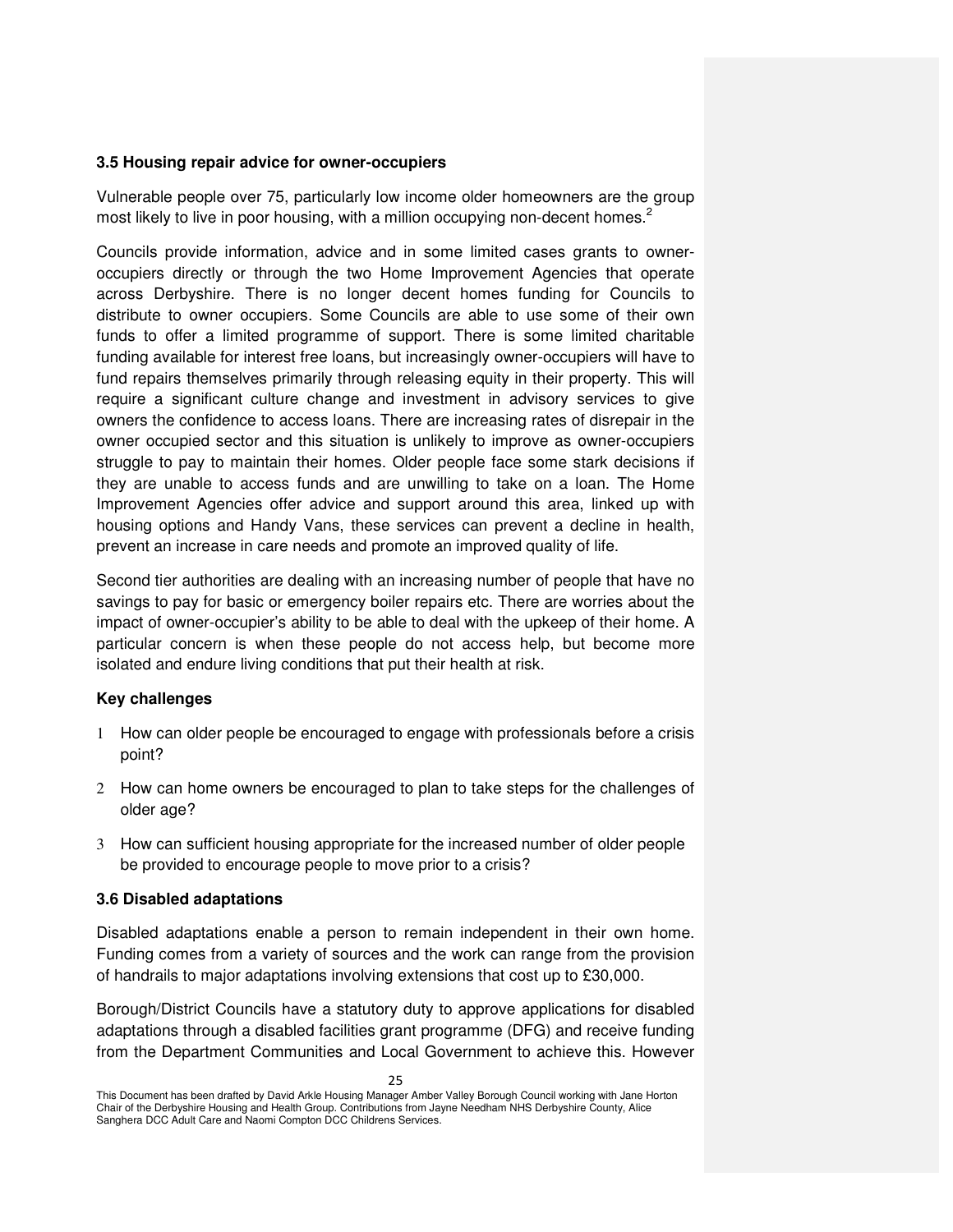Councils have to use their own capital funds to keep pace with demand although there are significant variations.

The mandatory DFG is subject to means tests for adults and satisfaction of eligibility criteria for all. For lifelong illnesses certain clients might need repeated adaptations. Adaptations are designed around an individual's needs, but based on legal limitations. Partners are increasingly seeking to find ways of ensuring that already adapted properties can be reused for other people with similar disabled needs, but this is often not feasible.

Historically the service has been slow and inconsistent across the county. Many Councils are now unable to provide funding to meet the demand. Thus the Borough/District Council budget often sets the speed for the whole programme, undermining the potential benefit to the client. Few Councils have the required capital funding to match demand and in many areas delays are getting longer.

There is a fundamental contradiction in that the better the service is provided in terms of speed the more it costs the Borough/District Council. Thus the budget available appears to dictate the resources committed to delivery. Waiting times now vary significantly across the county.

This is an area of particular concern in that evidence suggests that the needs of disabled people are best served by maintaining their independence.

In financial terms the saving is to the social and health care, but the cost of disabled adaptations has to be met by the Borough/District Councils. This will inevitably be a source of continuing tension between agencies. If waiting times are to be addressed then alternative funding needs to be found at the same time as examining how demand might be reduced.

If an adaptation is in the best interests of the client and their home meets their needs then it should be completed as quickly as possible; but if an adaptation is required and the property in question does not meet their needs by being too big, hard to heat, in poor state of repair, then a range of alternatives should be explored. This requires investment in a housing options service to support people in making these decisions ideally prior to a crisis arising.

Borough/District Councils are looking at the eligibility criteria and in particular the definition of reasonableness.

Collectively, some difficult decisions need to be made that focus on the relationship between the client and their home environment. For those that are under-occupying and cannot afford the maintenance costs and heating bills then is installing an adaptation really the answer? Would there lives not be better served by providing targeted housing advice and encouraging people to move to home that suits their needs for later years

This Document has been drafted by David Arkle Housing Manager Amber Valley Borough Council working with Jane Horton Chair of the Derbyshire Housing and Health Group. Contributions from Jayne Needham NHS Derbyshire County, Alice Sanghera DCC Adult Care and Naomi Compton DCC Childrens Services.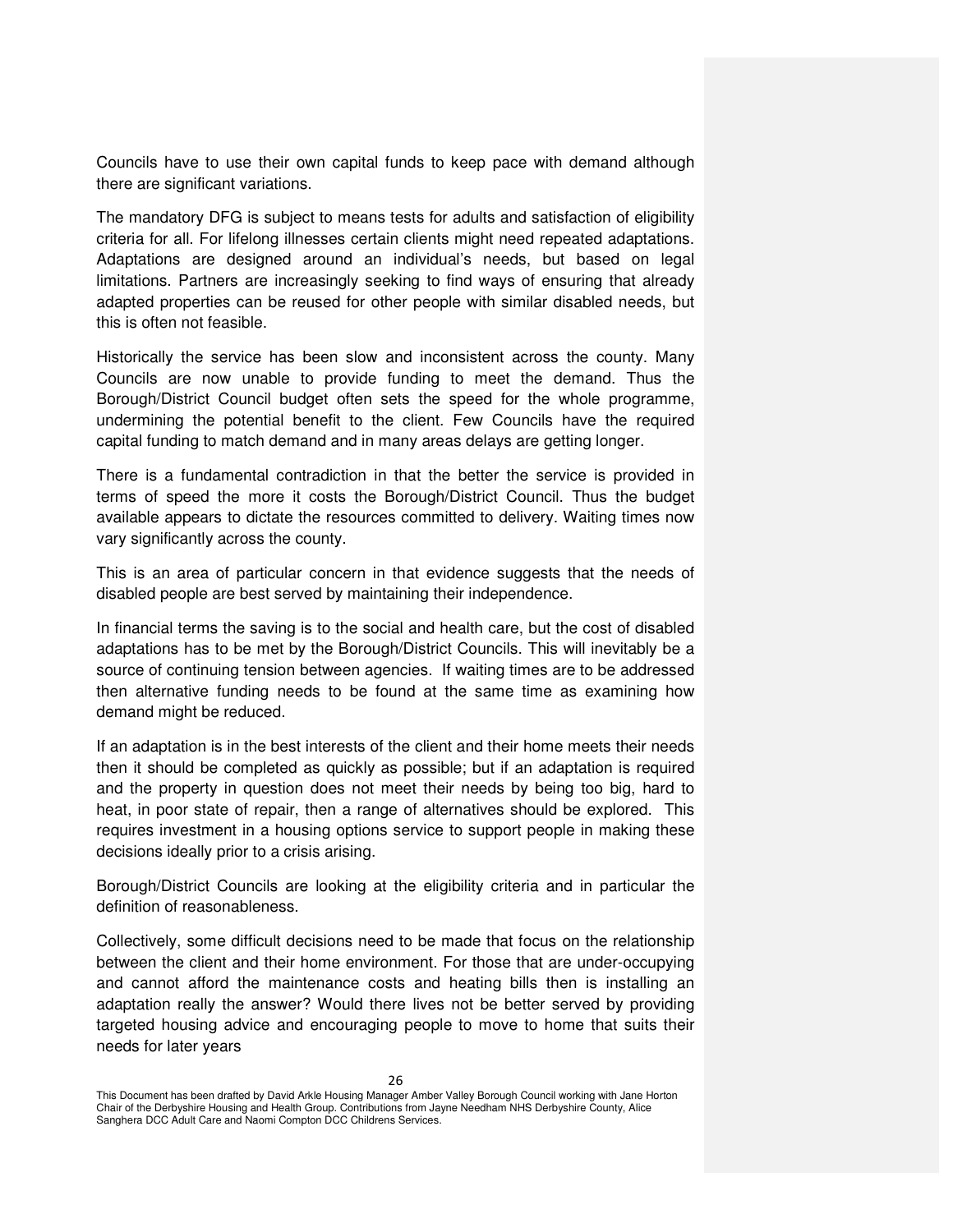It is important that investment in DFGs is protected by making sure that adaptations are preserved for future use, as many in the past have been removed once the initial user has moved on.

There are opportunities to examine how adaptations can be delivered differently outside the prescriptive nature of the DFG process. The estimated cost of a level access shower is equivalent to 14 days in hospital. It is recommended that more analysis is completed to identify the additional costs to Adult Care and Health whilst waiting for an adaptation. It is likely to show that in many instances a different form of investment outside DFG would be beneficial especially if integrated into the Personalisation agenda.

In Derbyshire pilots are evidencing the need for the DFG pathway to include interventions at the point of identification or referral, such as housing options advice or HIA advice on self-funding opportunities.

### **Key Challenges**

- 1 How the delivery of efficient and effective adaptations be financed cost effectively in the future?
- 2 How can alternative funding for adaptations be secured especially where revenue savings can be demonstrated from capital investment?
- 3 How can the use of the existing adapted housing stock be optimised to enable those in need to access housing that meets the needs of people with limited mobility?
- 4 How can the personalisation agenda be optimised for the benefit of clients?

## **3.7 Enforcement of housing standards: Key Challenges**

Some of the worst housing conditions are found in the privately rented sector. Whilst the private rented sector offers a full range of housing options and more choice there can be no doubts that at the bottom end of the market tenants lives are being put at risk. These tenants are a hard to reach group, with many happy to put up with poor standards that put their health at risk because the rents are low. There has been much criticism of the ease at which tenants can be evicted so much so that many only complain to the Council about their property once they know the landlord wants them out. Welfare reforms are putting an increasing number of private tenants on benefits at risk of eviction.

The most common hazards associated with the private rented sector are;

1 Excess cold – with the lowest income households often experiencing the coldest properties. The old and children are particularly vulnerable.

This Document has been drafted by David Arkle Housing Manager Amber Valley Borough Council working with Jane Horton Chair of the Derbyshire Housing and Health Group. Contributions from Jayne Needham NHS Derbyshire County, Alice Sanghera DCC Adult Care and Naomi Compton DCC Childrens Services.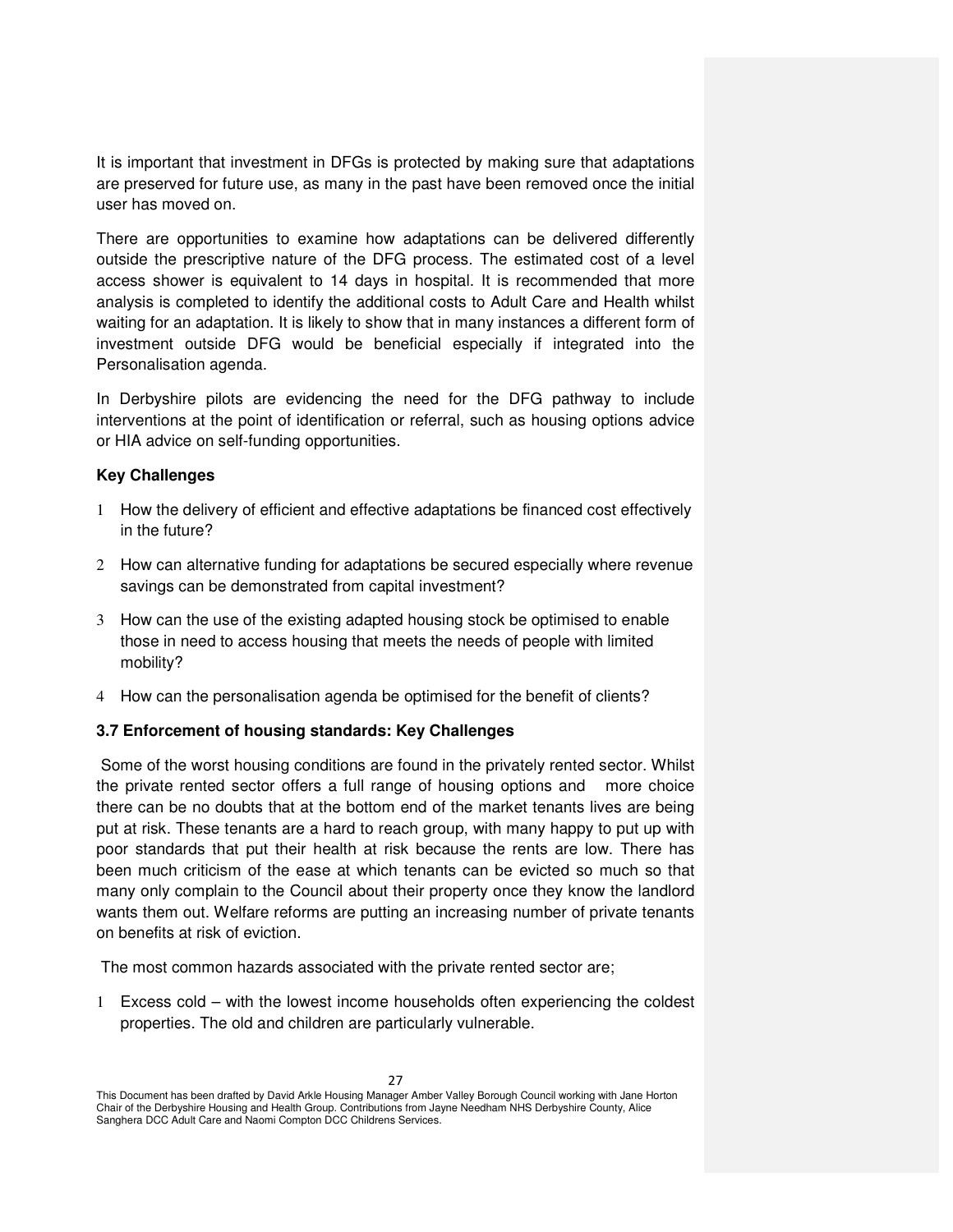- 2 Falls on Stairs many properties lack even basic handrails and are in disrepair presenting a hazard
- 3 Falls on the Level this relates to avoidable trip hazards inside and outside the home
- 4 Fire early warning detection systems are evidence based in saving lives
- 5 Personal Hygiene this relates to the ability for the tenant to keep the home clean

The impact of the hazards are split between chronic and acute, expressed over time. Fire and falls related hazards are more likely to result in admission to A&E following an accident, whereas excess cold, damp and mould and personal hygiene result in chronic long-term conditions

Greater investment by landlords in their properties would reduce the problem. Unfortunately the sector has a range of participants and many see it has a hobby and do not fully understand their responsibilities. It is important that second tier authorities continue to look at raising standards by supporting good landlords to get better and focus on the worst landlords with enforcement action to raise standards amongst the worst properties. Health and social care professionals can help by making referrals to their local enforcement team or discussing options to help those that might fear making a complaint.

#### **Key Challenges**

- 1 How can referral pathways be instigated to ensure that second tier authorities can take action to improve the standards of private rented accommodation?
- 2 How can the most vulnerable in society be given the best support to improve their housing conditions?

#### **3.8 Support for vulnerable groups**

A range of services are delivered by a range of organisation that work with vulnerable groups such as people experiencing domestic abuse, people with mental health problems, and child protection. Councils provide, commission and support services that work with vulnerable communities locally.

The County Council through their extensive investment, commission vital housing advice and support services that link in with many of the second tier functions. Services such as the Handyvan, and Older Persons Housing Advice are key mechanisms of achieving the access to housing advice. There appears to be concern about how extensively these services are used and the First Contact Service run by DCC is seen as a key referral pathway through Call Derbyshire. This offers an excellent opportunity to join and link up related services that often run in

This Document has been drafted by David Arkle Housing Manager Amber Valley Borough Council working with Jane Horton Chair of the Derbyshire Housing and Health Group. Contributions from Jayne Needham NHS Derbyshire County, Alice Sanghera DCC Adult Care and Naomi Compton DCC Childrens Services.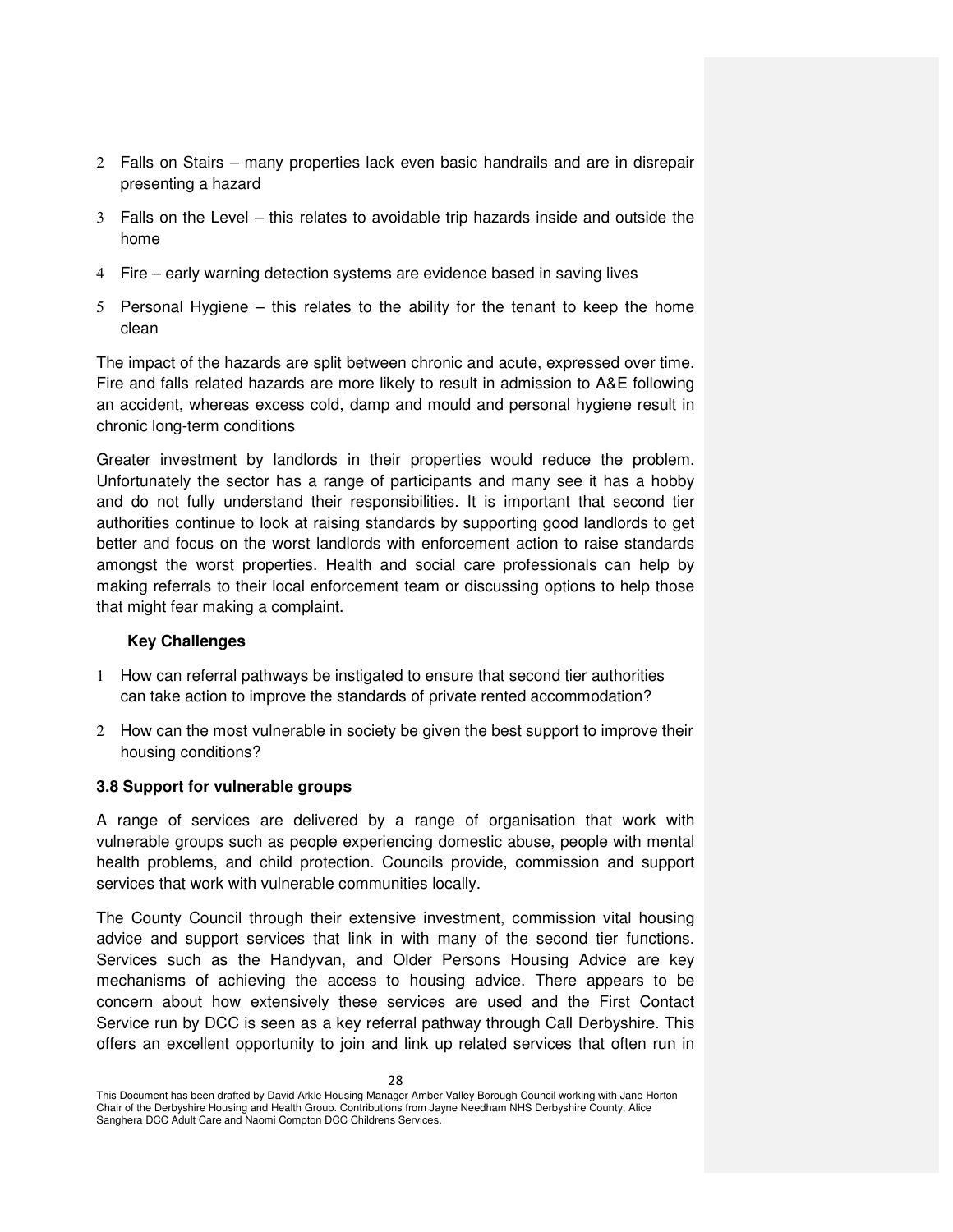isolation of each other. Second tier services often lack the financial resources to directly invest in the Commissioned services, but are given the opportunity to provide a contribution to their design and delivery.

## **Key Challenges**

- 1 To understand how the health and social care agenda can be influenced by front line housing staff.
- 2 To understand how housing related support service resources can be optimised and accessed

### **3.9 Tackling empty properties**

Empty homes are a wasted resource that could be providing safe and warm accommodation. Whilst there will always be a certain number of empty houses because of the natural turnover between owners there are many that lie empty for a variety of reasons. Councils are actively seeking to bring properties back into use.

### **Key challenges**

1 How can advice and support be provided to property owners to ensure that properties are not left vacant

#### **4. The Future**

There are some excellent well-established examples of how services can work together across different large organisations to deliver the best possible outcome for the resident concerned e.g. Handyvan service and the Older Persons Housing Advice Service. However many of the examples are not systematic and rely on knowledge of certain motivated and experienced individuals that know what can be done and how the service can be accessed.

#### **Handyvan Case Study**

**Two handy van operatives were requested to attend a property** 

**Firstly they carried out a full home fire safety check and fitted smoke alarms in the property. Secondly they carried out an extensive security check and fitted a door chain and door alarms. All the windows already had locks but they were stiff and difficult to use so they were all lubricated and double-checked to make sure they worked.** 

**One of the carpets was poorly fitted so they took it up and re-fitted it. The client was grateful and felt very much safer as a result of the measures taken**

<sup>29</sup>

This Document has been drafted by David Arkle Housing Manager Amber Valley Borough Council working with Jane Horton Chair of the Derbyshire Housing and Health Group. Contributions from Jayne Needham NHS Derbyshire County, Alice Sanghera DCC Adult Care and Naomi Compton DCC Childrens Services.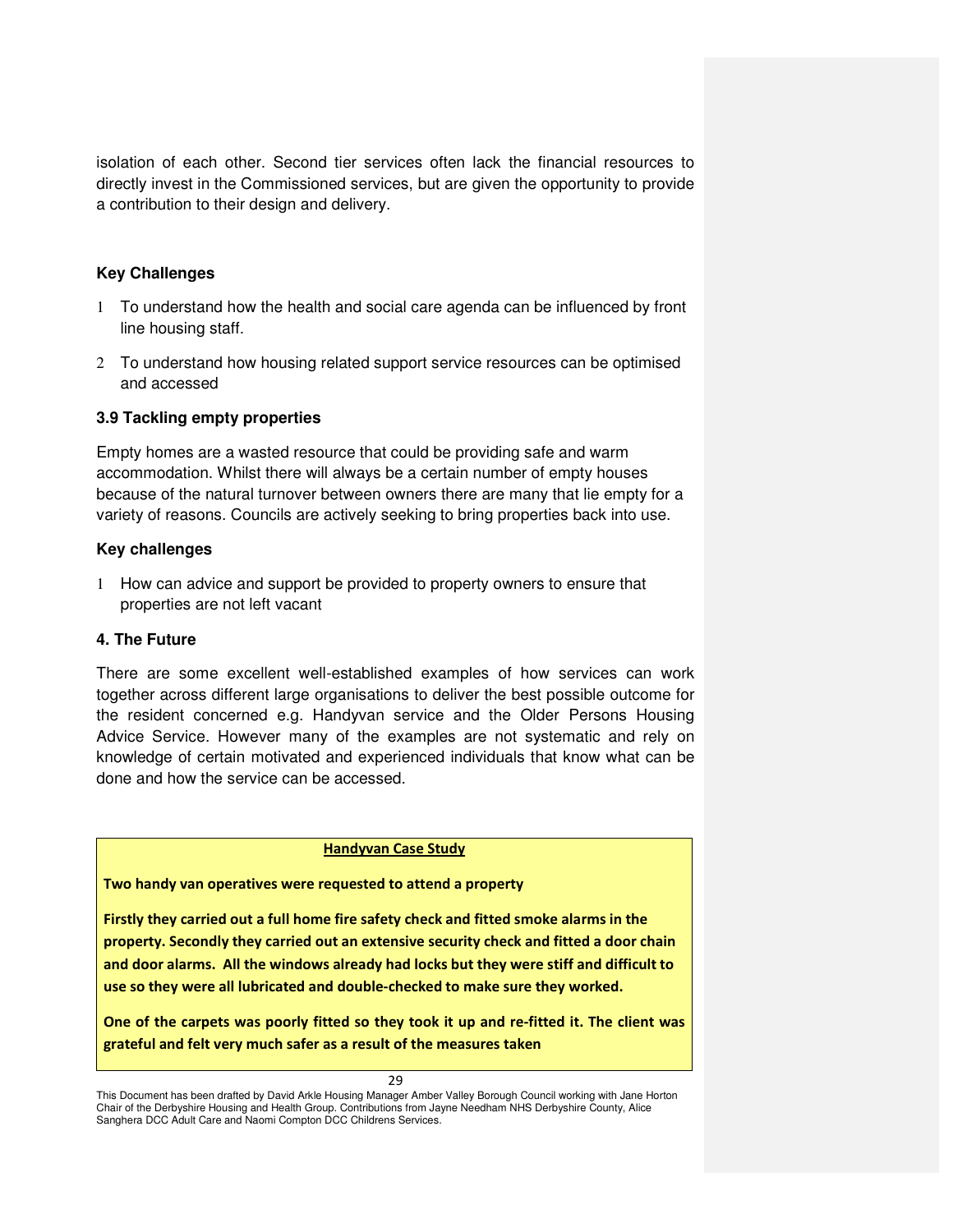As identified in sections 2.1-2.11 there are many different types of housing related services that have a direct and indirect impact on the health of residents. Enforcement officers employed in environmental health roles address hazards in private rented properties that put the health and wellbeing of residents at risk, e.g. ensuring that the private landlord provides improved heating or complete repairs.

There are 100's of professionals that go in and out of people's homes every day across the county to help people and provide vital peripatetic services. Each professional has a different focus for why they are there and what they want to provide, but once over the threshold they have an opportunity to be aware of key indications that the conditions of a home will be detrimentally affecting the health of the occupant. During cold weather it is self-evident where an occupant is struggling to heat the home and a referral to housing will provide quick access to the most relevant support for their needs.

The solution for many of the problems is not always about money, it could be about simply getting the right advice to the client. For example if someone does not know how to operate their heating system they could be wasting considerable sums of money and being colder than they need to. Simple advice provided by a Housing or Energy Officer could make a big difference and keep an older person out of hospital. Housing related advice and support services commissioned by the PCT and particularly Adult Care make a significant difference to the lives of Derbyshire residents, but more use could be made through making the most of existing and improving the effectiveness of improved referral pathways.

#### **4.1 Recommendations for making improvements in Derbyshire?**

- 1. The Derbyshire Housing and Health Group should be set specific tasks to examine areas of best practice and report back to the Health and Wellbeing Board with recommendations for changes to improve outcomes for residents.
- 2. Work should be completed to identify training and support within call centres and field staff to ensure that the impacts of housing are understood and incorporated into solutions for clients to be build upon the success of First Contact
- 3. There should be a review of local and county wide access to information and referral pathways to optimise their effectiveness in identifying residents that would benefit from access to forms of housing advice
- 4. Through case studies and successful examples continue to generate evidence of the value of housing related support as part of a range of preventative steps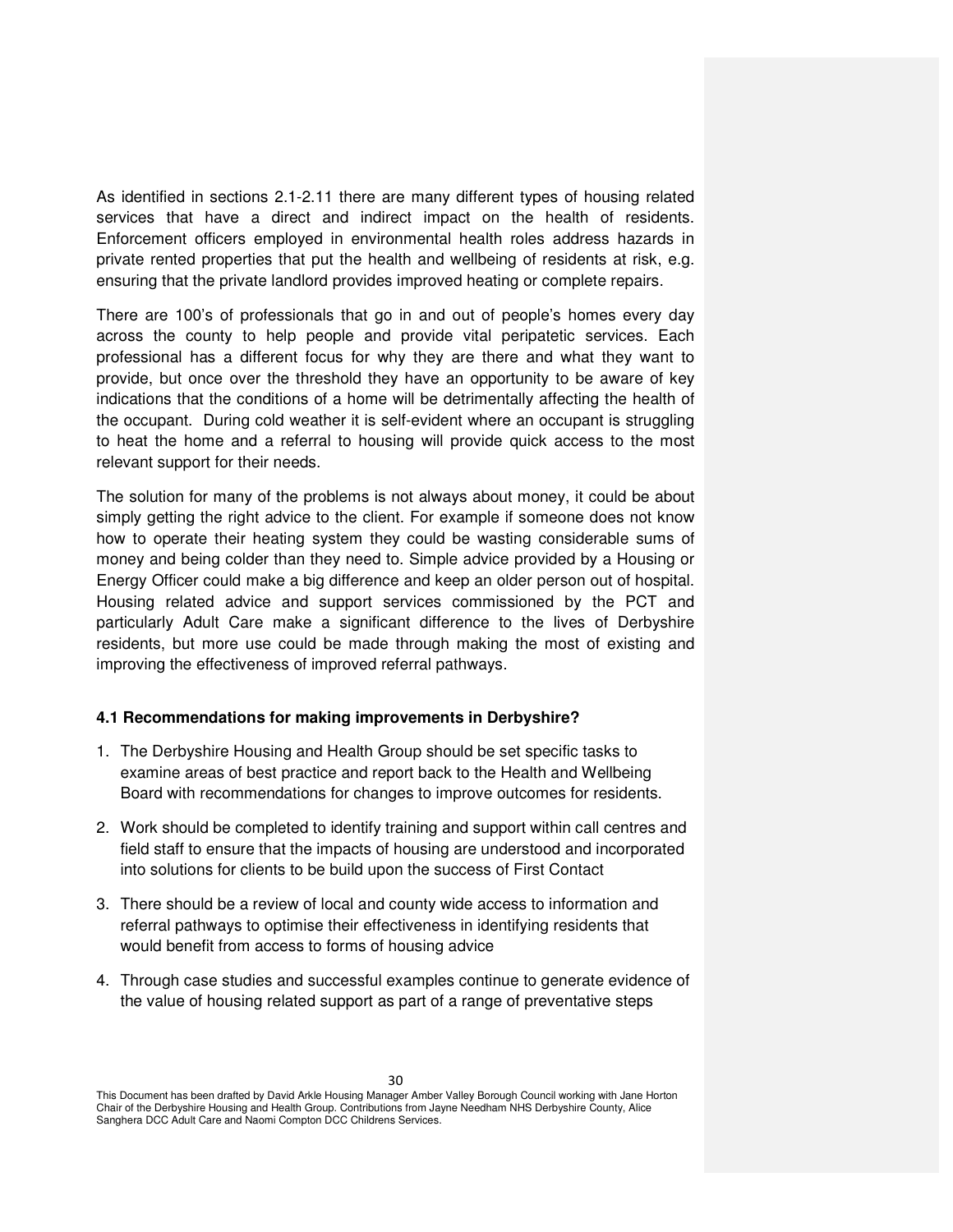- 5. Pilot projects within and across Clinical Commissioning Groups should be explored to test what can be achieved through working differently and joint commissioning of services to support priorities
- 6. Work should be undertaken to seek to secure Investment in new affordable housing, particular housing that supports particular needs and where responsible bodies that own land can influence the type of development taking place.
- 7. Secure sustainable and more effective delivery of adaptations and housing options advice recognising the benefits of a timely adaptation as a benefit to both the client and health and social care
- 8. Complete work to ensure that Planning Authorities use health and wellbeing strategy evidence to inform future decisions about housing needs
- 9. Ensure that there is appropriate housing input into relevant commissioning decisions within Health and Social Care
- **10.** Ensure that bodies collaborate to understand the impact of Welfare Reform and that steps are taken to minimise their impact

### **4.2 A framework for delivering change:**

To support the strategy a framework or action plan has been drafted that will form the basis for work that will be delivered through the Derbyshire Housing and Health Group. It is proposed that an action plan could form the basis to support the delivery of housing and health across the county.

The key will be trying to achieve sufficient buy in and this is where the Health and wellbeing Boards will be critical in supporting and challenging partners to take a more holistic view of health and the impact of housing.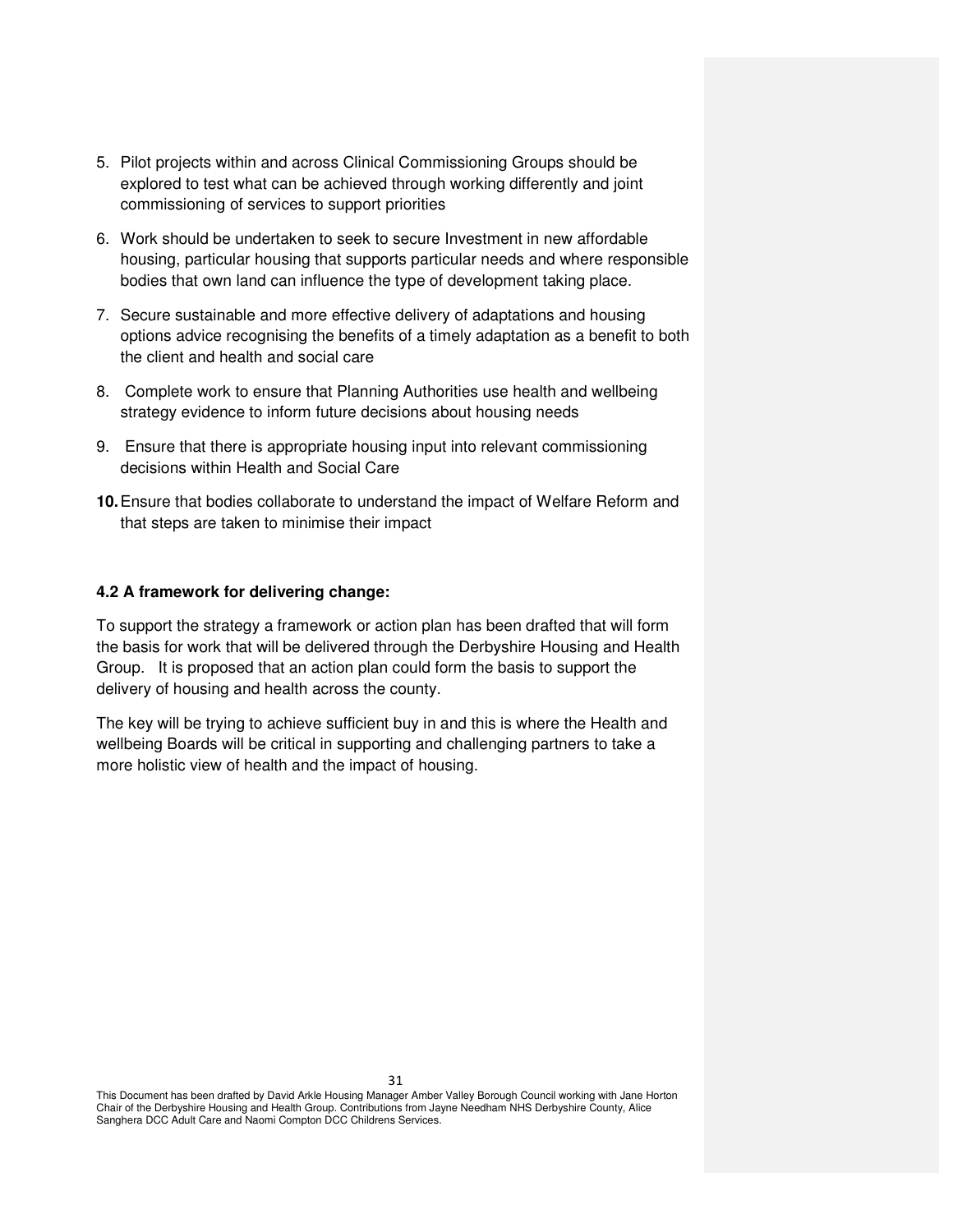**References** 

| Formatted |
|-----------|
|           |

| 1              | Fair Society, Healthy Lives, Strategic Review of Health inequalities in                                                                                                                                                                 |  |
|----------------|-----------------------------------------------------------------------------------------------------------------------------------------------------------------------------------------------------------------------------------------|--|
| 2              | England post 2010; The Marmot Review, 2010 www.ucl.ac.uk/marmotreview<br>Caring for our Future reforming care and support presented by the Secretary                                                                                    |  |
| 3              | of State for Health; www.dh.gov.uk<br>Fair Society, Healthy Lives, Strategic Review of Health inequalities in<br>England post 2010; The Marmot Review, 2010 www.ucl.ac.uk/marmotreview                                                  |  |
| 4<br>5         | Social impact of poor housing; 2010 Friedman                                                                                                                                                                                            |  |
| 6              | Social impact of poor housing; 2010 Friedman<br>External Evaluation of the Homecare Re-ablement Pilot Project; Centre for<br>Group Care and Community Care Studies, De Montfort University and<br>Leicestershire County Council (2000). |  |
| $\overline{7}$ | Fair Society, Healthy Lives, Strategic Review of Health inequalities in<br>England post 2010; The Marmot Review, 2010 www.ucl.ac.uk/marmotreview                                                                                        |  |
| 8              | Living well at home – All Party Parliamentary Group on Housing and Care<br>for older people 2011                                                                                                                                        |  |
| 9<br>10        | HM Government 2012: Health Social Care White Paper<br>HM Government 2011; Healthy People, our strategy for public health for                                                                                                            |  |
|                | England                                                                                                                                                                                                                                 |  |
| 11<br>12       | The Operating Framework for the NHS in England 2010/11<br>Under pressure: Tackling the financial challenge for councils of an ageing<br>population                                                                                      |  |
| 13             | Living well at home - All Party Parliamentary Group on Housing and Care<br>for older people 2011                                                                                                                                        |  |
| 14             | Living well at home - All Party Parliamentary Group on Housing and Care<br>for older people 2011                                                                                                                                        |  |
| 15             | Amber Valley Reablement Feasibility Study; 2009, S Latif                                                                                                                                                                                |  |
| 16             | Derbyshire County Council Cabinet Report 20th February 2012 report of the<br>Strategic Director - Adult Care revised plan to deliver the strategy for<br>accommodation, care and support for older people in Derbyshire                 |  |
| 17             | The health Impacts of Cold Homes and Fuel Poverty; Marmot Review Team,<br>2011 www.marmotreview.org                                                                                                                                     |  |
| 18             | Liddell C, The Impact of Fuel Poverty on Children, Policy Briefing for Save<br>the Children, 2008                                                                                                                                       |  |
| 19             | Silent Killer; Crisis December 2011                                                                                                                                                                                                     |  |
|                |                                                                                                                                                                                                                                         |  |

This Document has been drafted by David Arkle Housing Manager Amber Valley Borough Council working with Jane Horton<br>Chair of the Derbyshire Housing and Health Group. Contributions from Jayne Needham NHS Derbyshire County,